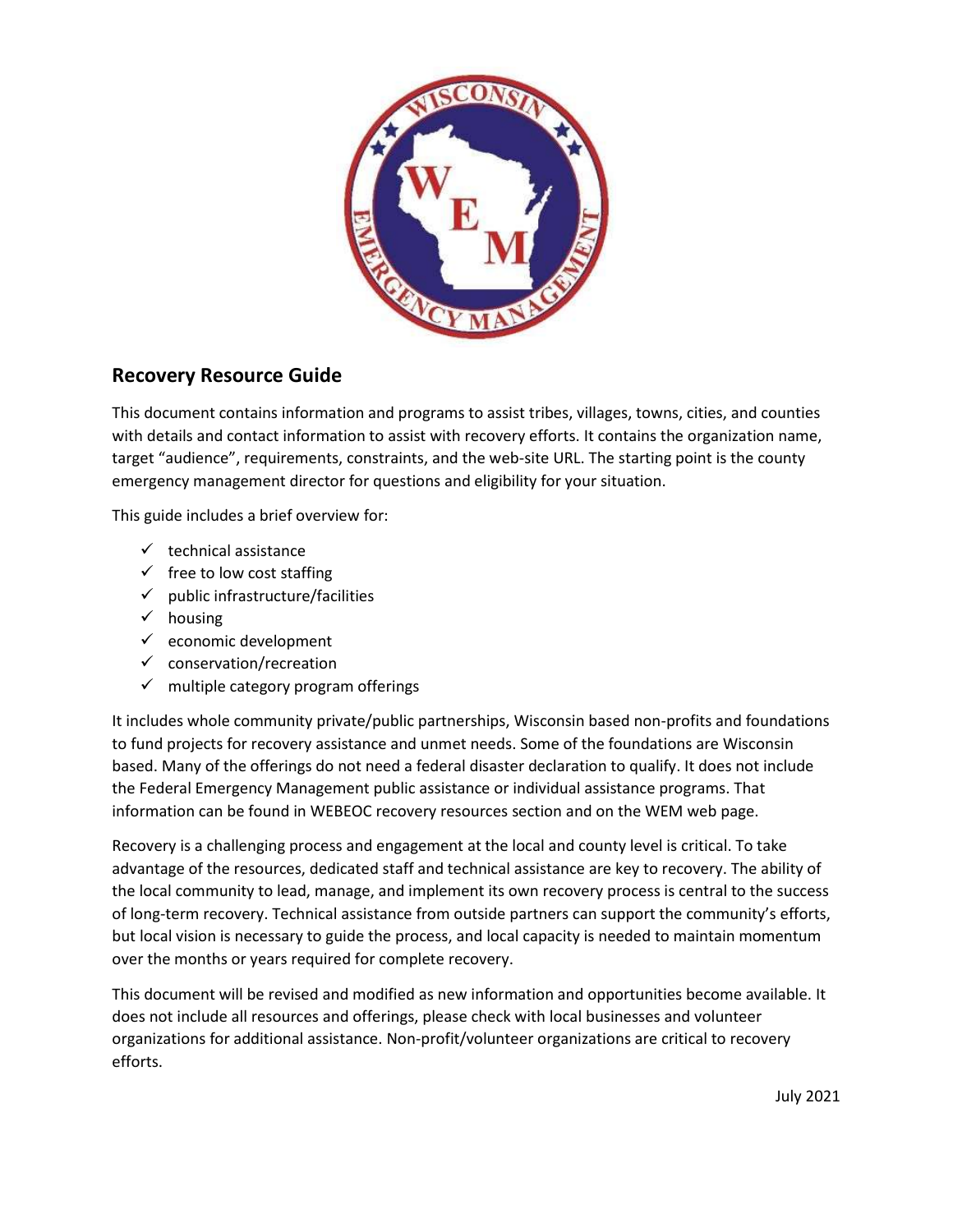\*All headings in the Table of Contents and throughout the document are **hyperlinked**. Hold down the "crtl" button, and click any heading in the table of contents and it will take you to the corresponding location in the document. Hold down the "crtl" button, hover, and click a heading in the document and it returns to the table of contents. \*This document does not include all opportunities.

# **Table of Contents**

| Programs Administered by the State of Wisconsin or Wisconsin Local Governments 4 |  |
|----------------------------------------------------------------------------------|--|
|                                                                                  |  |
|                                                                                  |  |
|                                                                                  |  |
|                                                                                  |  |
|                                                                                  |  |
|                                                                                  |  |
|                                                                                  |  |
|                                                                                  |  |
|                                                                                  |  |
|                                                                                  |  |
|                                                                                  |  |
|                                                                                  |  |
|                                                                                  |  |
|                                                                                  |  |
|                                                                                  |  |
|                                                                                  |  |
|                                                                                  |  |
|                                                                                  |  |
|                                                                                  |  |
|                                                                                  |  |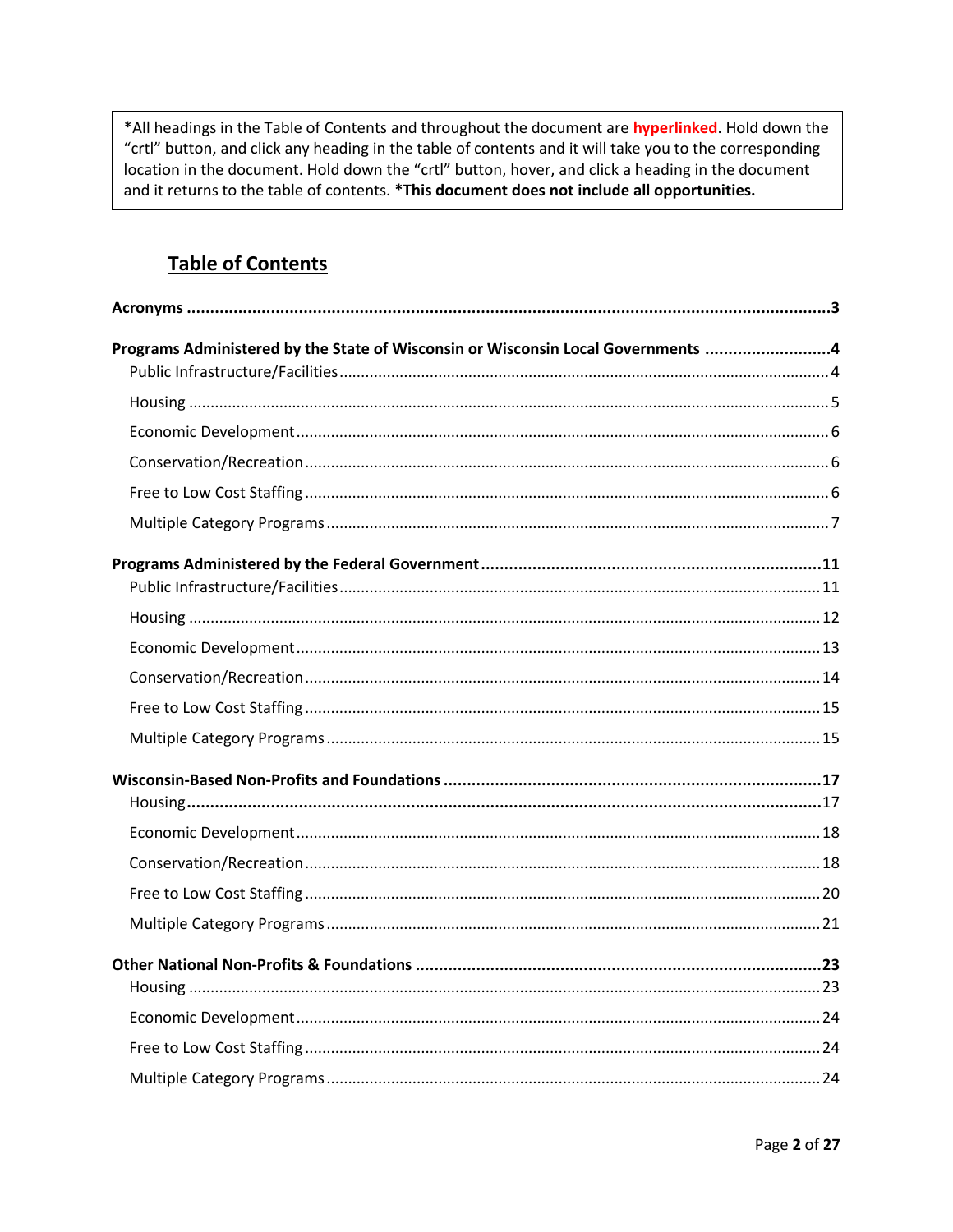# <span id="page-2-0"></span>**Acronyms**

**APA** – American Planning Association

**BCPL** – Board of Commissioners of Public Lands

**BID** – Business Improvement District

**CDBG** – Community Development Block Grant

**CDI** – Community Development Investment

**CWCAC** – Central Wisconsin Community Action Council

**DALC** – Driftless Area Land Conservancy

**DATCP** –Dept. of Agriculture, Trade, and Consumer Protection Administration

**DDA** – Disaster Damage Aides (DOT)

**DHS** – Dept. of Health Services

**DNR** – Dept. of Natural Resources

**DOA** – Dept. of Administration

**EDA** – Economic Development Administration

**EPA** – Environmental Protection Agency

**ER** – Emergency Relief

**FHWA FTA** – Federal Highway Administration – Federal Transition Administration

**FMA** – Flood Mitigation Assistance

**HHR** – HOME Homebuyer & Rehabilitation

**HHS** – Department of Health and Human Services

**HMGP** – Hazard Mitigation Grant Program

**HUD** – U.S. Dept. of Housing and Urban Development

**JEM** – Joint Effort Marketing Grant

**LWM** – League of Wisconsin Municipalities

**MEA** – Midwest Environmental Advocates

**MRRPC** – Mississippi River Regional Planning Commission

**MVC** – Mississippi Valley Conservancy

**NADO** – National Association of Development Organizations

**NFIP** – National Flood Insurance Program

**NFWF** – National Fish and Wildlife Foundation

**NOAA** – National Oceanic Atmospheric Administration

**NRCS** – Natural Resource Conservation Services

**PDM** – Pre-Disaster Mitigation

**PSC** – Public Service Commission

**RIS** – Regional Innovation Strategies

**SBA** – Small Business Administration

**SBCD** – Small Business Development Center

**SCDC** – Sauk County Development Corporation

**SWWRPC** – Southwest Regional Planning Commission

**ULI** – Urban Land Institute

**USACE** – U.S. Army Corps of Engineer

**USDA** – U.S. Dept. of Agriculture

**USDA-RD** – U.S. Dept. of Agriculture – Rural Development

**USDOT** – U.S. Dept. of Transportation

**WAHA** – Wisconsin Association of Housing Authorities

**WAL** – Wisconsin Association of Lakes

**WCA** – Wisconsin Community Action

**WDF** – Wisconsin Disaster Fund

**WEDC** – Wisconsin Economic Development Corporation

**WEM** – Wisconsin Emergency Management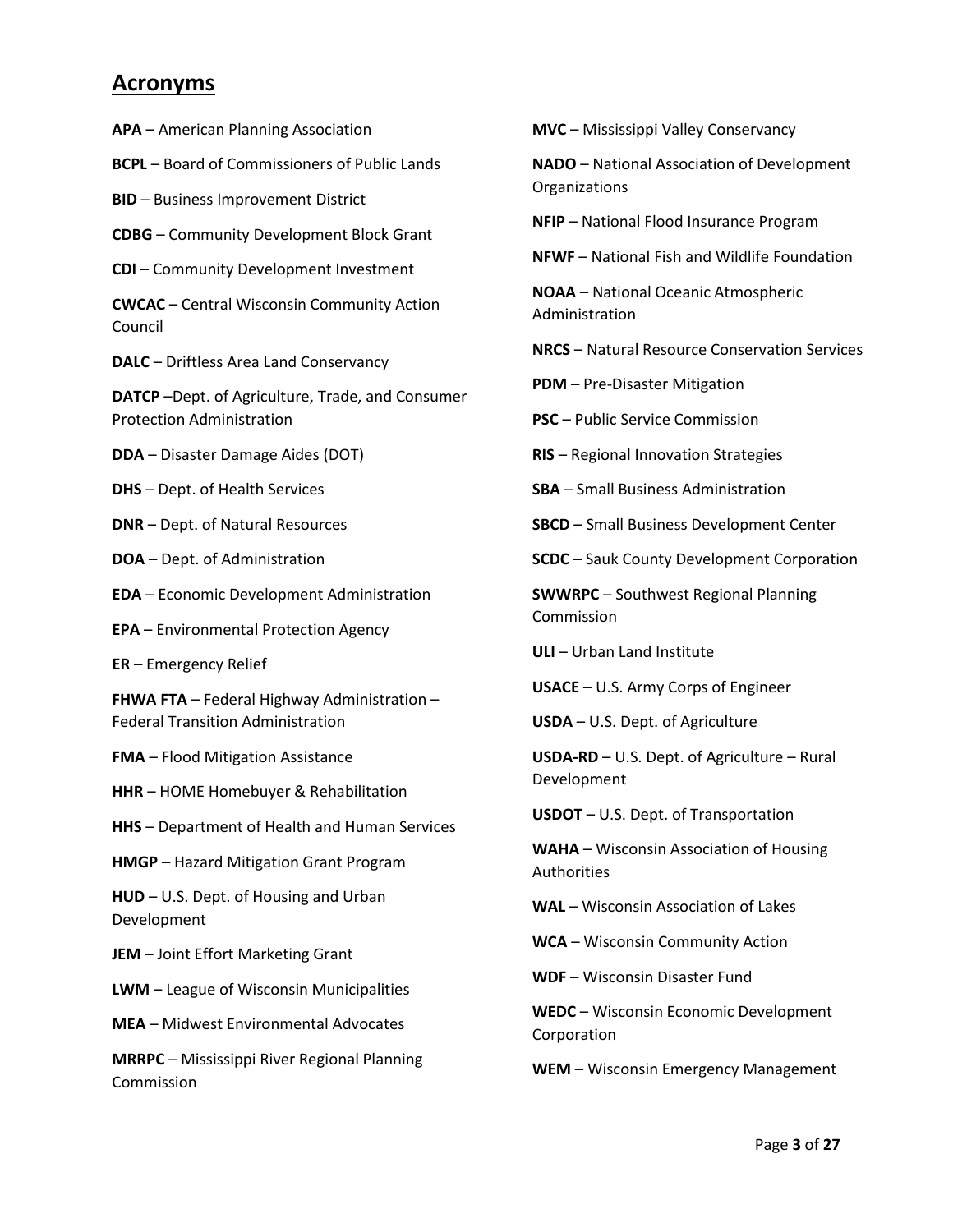**WHS** – Wisconsin Historical Society

**WISCAP** – Wisconsin Community Action Program

**WLWC** – Wisconsin Land and Water Conservation

**WisDOT** – Wisconsin Dept. of Transportation

# <span id="page-3-0"></span>**Programs Administered by the State of Wisconsin or Wisconsin Local Governments**

\_\_\_\_\_\_\_\_\_\_\_\_\_\_\_\_\_\_\_\_\_\_\_\_\_\_\_\_\_\_\_\_\_\_\_\_\_\_\_\_\_\_\_\_\_\_\_\_\_\_\_\_\_\_\_\_\_\_\_\_\_\_\_\_\_\_\_\_\_\_\_\_\_\_\_\_\_\_\_\_\_\_\_\_

# <span id="page-3-1"></span>**Public Infrastructure/Facilities**

**Program**: **Wisconsin Disaster Fund (WDF)\* Organization**: Wisconsin Emergency Management (WEM)

**Audience:** Local Government, Tribe, State, Retail Non-Profit Electric Cooperative, Special Governmental District **Deadline**: 60 days after the event

**Description**: The Wisconsin Disaster Fund (WDF) is a state-funded reimbursement program that allows local governmental units – namely, counties, cities, townships, villages, and tribal units of government – to recoup costs incurred while responding to and recovering from disaster events that do not receive Presidential declarations. This does not include individual assistance to homeowners or businesses.

**Requirements & Constraints**: Within 72 hours of the event a Uniform Disaster Situation Report must be submitted to WEM; Within 30 days a County Notification Form listing the jurisdiction seeking relief with estimated reimbursement costs must be submitted.

**Contact/More Info: <https://dma.wi.gov/DMA/wem/grants/recovery-programs#WDF>**

Kelsey Brown

Phone: (608) 242-3259 E-mail: [widisasterfund@Wisconsin.gov](mailto:widisasterfund@Wisconsin.gov) \_\_\_\_\_\_\_\_\_\_\_\_\_\_\_\_\_\_\_\_\_\_\_\_\_\_\_\_\_\_\_\_\_\_\_\_\_\_\_\_\_\_\_\_\_\_\_\_\_\_\_\_\_\_\_\_\_\_\_\_\_\_\_\_\_\_\_\_\_\_\_\_\_\_\_\_\_\_\_\_\_\_\_\_\_

**Program**: **Disaster Damage Aides (DDA)\* Organization**: WisDOT

**Audience:** State, Local Government, Tribe **Deadline**: Must be submitted within 60 days of a disaster

**Description**: Grants reimburse 75% of the costs to repair or replace roads not on the State Trunk Highway System that are damaged due to a severe storm, flood, fire, tornado, mudslide, or other natural events external to a highway or a catastrophic highway failure. The road must have become closed/unusable due to the disaster. Improvements are reimbursed at 50%.

**Requirements & Constraints**: Debris or water over the road does not automatically make a road eligible.

\_\_\_\_\_\_\_\_\_\_\_\_\_\_\_\_\_\_\_\_\_\_\_\_\_\_\_\_\_\_\_\_\_\_\_\_\_\_\_\_\_\_\_\_\_\_\_\_\_\_\_\_\_\_\_\_\_\_\_\_\_\_\_\_\_\_\_\_\_\_\_\_\_\_\_\_\_\_\_\_\_\_\_\_\_

| Contact/More Info: https://wisconsindot.gov/Pages/doing-bus/local-gov/astnce- |                                 |
|-------------------------------------------------------------------------------|---------------------------------|
| pgms/highway/disaster.aspx                                                    |                                 |
| Patrick B. Vander Sanden, Program Manager                                     | patrick.vandersanden@dot.wi.gov |

**Program: Emergency Relief (ER)\* Organization**: WisDOT

**Audience:** Local Government, Tribe **Deadline**: Emergency repairs must occur within 180 days of a disaster to be covered 100%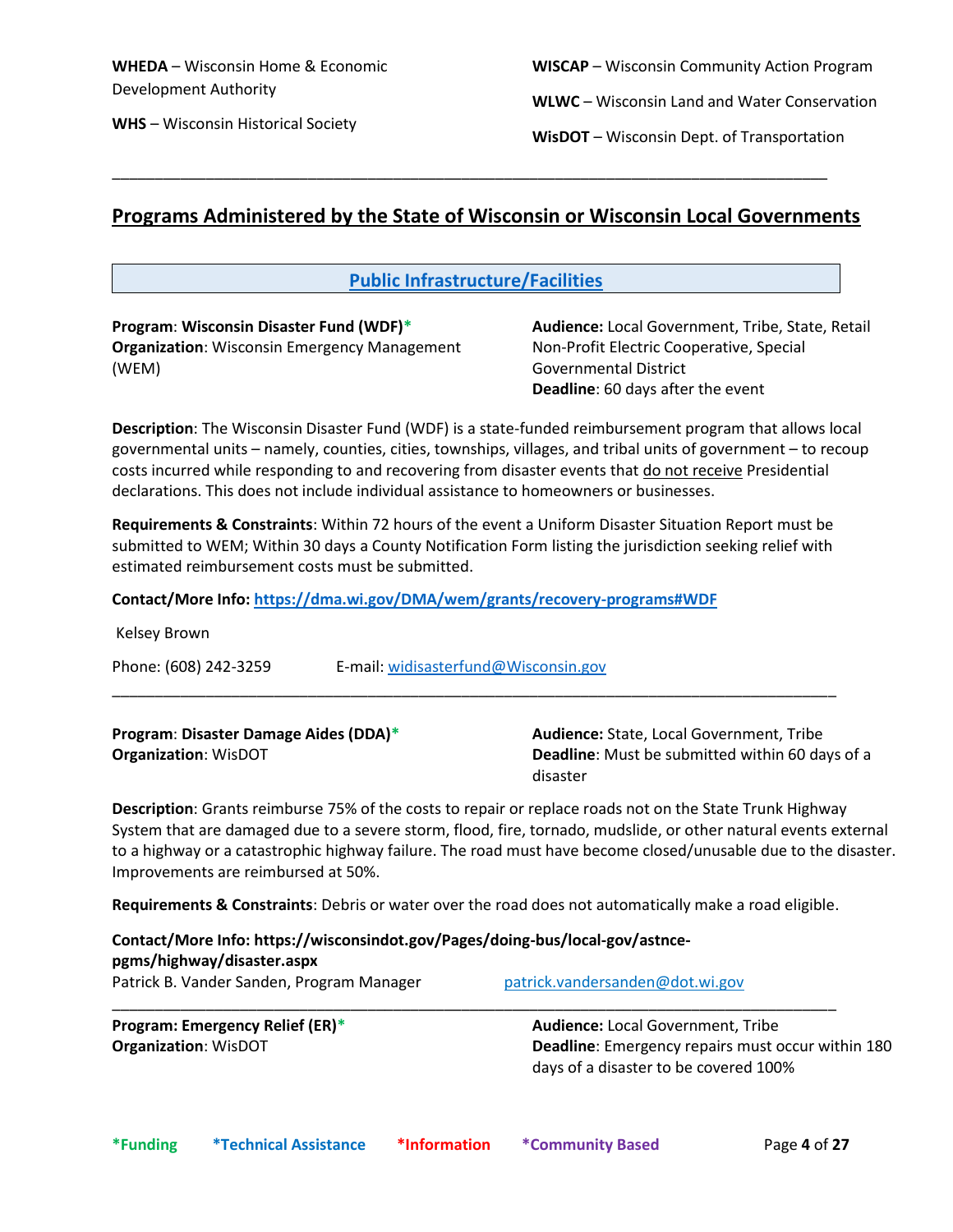**Description**: Assists with replacing or repairing roadways or roadway structure damage on ALL federal-aid highways (major collectors and above) resulting from a catastrophic failure or natural disaster. Also includes debris removal and emergency protective measures such as traffic control and detour signing.

**Requirements & Constraints**[: https://wisconsindot.gov/Documents/doing-bus/local-gov/astnce](https://wisconsindot.gov/Documents/doing-bus/local-gov/astnce-pgms/highway/er-summary.pdf)[pgms/highway/er-summary.pdf](https://wisconsindot.gov/Documents/doing-bus/local-gov/astnce-pgms/highway/er-summary.pdf)

**Contact/More Info:** Mike Banaszak Department of Transportation ER liaison, Phone: (608)-261-2559 E-mail: michael.banaszak@dot.wi.gov**.**

#### <span id="page-4-0"></span>**Housing**

**Program**: **Affordable Housing Programs\* Organization**: DOA

**Audience**: Local Government, Non-Profit, Non-Governmental Organization **Deadline**: Varies by program

**Description**: DOA administers several Affordable Housing Programs with both Housing and Urban Development (HUD) funds and state funds. Programs are to **benefit low-to-moderate income** individuals and families. Funding programs address home acquisition costs, rehabilitation costs, and foreclosure prevention. There is also funding to develop low-income rental properties.

**Requirements & Constraints**: Varies by program

### **Contact/More Info:** <https://doa.wi.gov/Pages/LocalGovtsGrants/AffordableHousingPrograms.aspx>

**Other**: There is a first-come, first-served opportunity for small (less than or equal to 20 units), rural projects or supportive housing projects. These applications may be submitted at any time and will be considered as funding is available.

\_\_\_\_\_\_\_\_\_\_\_\_\_\_\_\_\_\_\_\_\_\_\_\_\_\_\_\_\_\_\_\_\_\_\_\_\_\_\_\_\_\_\_\_\_\_\_\_\_\_\_\_\_\_\_\_\_\_\_\_\_\_\_\_\_\_\_\_\_\_\_\_\_\_\_\_\_\_\_\_\_\_\_\_\_

**Program**: **HOME homebuyer and Rehabilitation** Program (HHR)\*

**Organization**: DOA **Audience**: Local Government, Non-Profit

**Description**: On a competitive basis, awards funding for units of local government and local housing organizations to provide essential home purchase assistance and necessary home rehabilitation, and other vital improvements for single-family housing units occupied by **low and moderate-income households.**

**Requirements & Constraints**: Home purchasers must be at or below 80% of the county's median income. HOME purchase price/ rehabilitation limits set by HUD.

### **Contact/More Info:**

https://doa.wi.gov/Pages/LocalGovtsGrants/HOMEHHRMainPage.aspx

**Program**: **Supportive Housing Programs**\* **Organization**: DOA

**Audience**: Non-Governmental Organization **Deadline**: Varies

**Description**: DOA administers several Supportive Housing Programs with funds returned from real estate transaction interest and landlord sale of tenant's personal property. These programs are to benefit **homeless individuals and families and low-to-moderate income residents**.

**Requirements & Constraints**: Varies by program

**Contact/More Info:** <https://doa.wi.gov/Pages/LocalGovtsGrants/SupportiveHousingPrograms.aspx>

**Other**: Some programs are targeted to address emergency situations which lead to homelessness.

**\*Funding \*Technical Assistance \*Information \*Community Based** Page **5** of **27**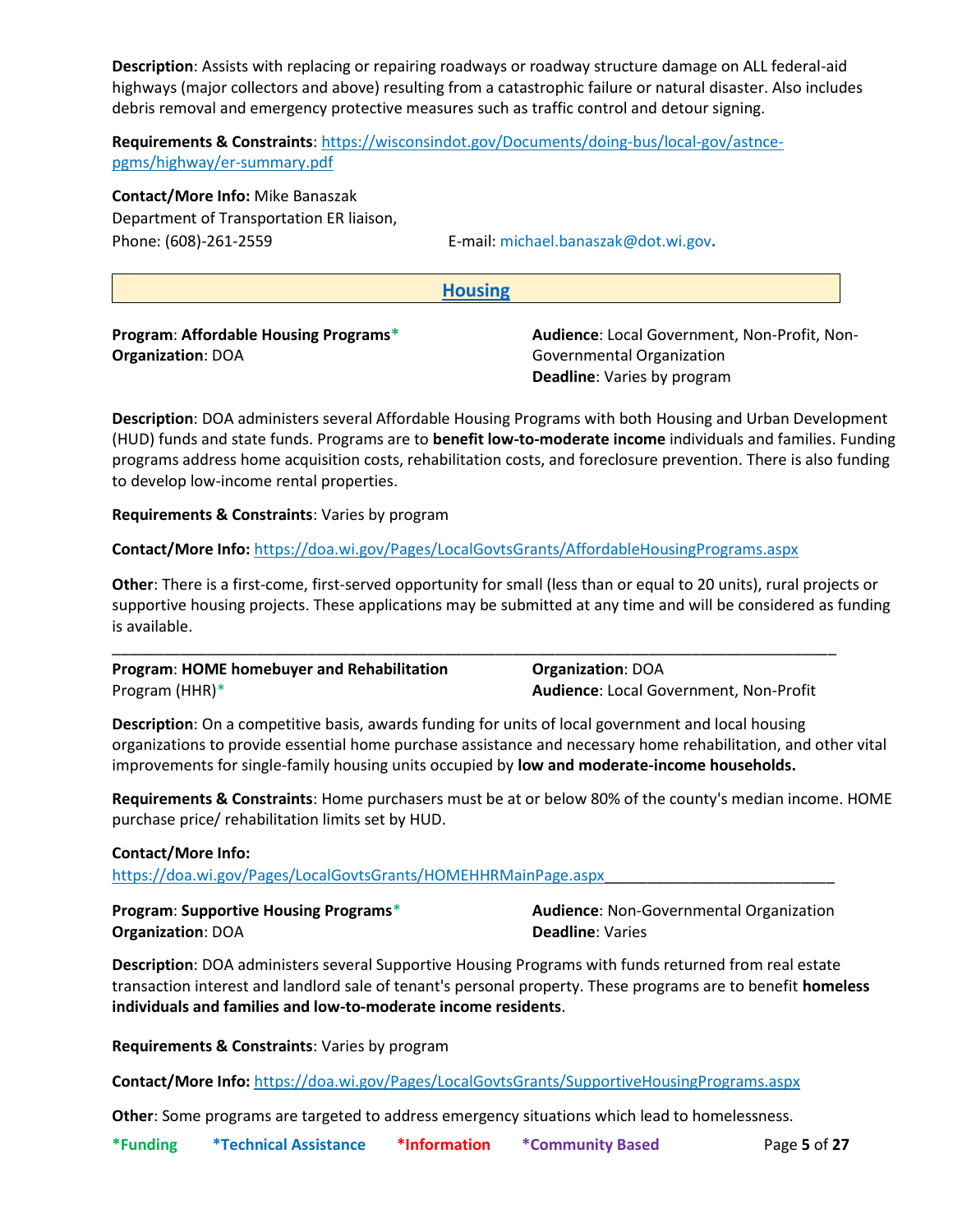# <span id="page-5-0"></span>**Economic Development**

**Program: Capacity Building Grants\* Organization:** WEDC

**Audience:** Local Government, Non-Profit **Deadline:** Continuous

**Description**: The program provides funds to assist organizations and local and regional economic development groups in furthering the goals of WEDC in its efforts to foster an advanced economic development network within the state of Wisconsin.

**Requirements & Constraints**: The amount of funding per project will generally be up to \$50,000. Funds local or regional economic development partners; 1:1 match.

**Contact/More Info:** <https://wedc.org/programs-and-resources/capacity-building-grants/>

**Other**: As part of capacity building, WEDC offers entrepreneurship support grants for activities that are not eligible under the other WEDC programs.

\_\_\_\_\_\_\_\_\_\_\_\_\_\_\_\_\_\_\_\_\_\_\_\_\_\_\_\_\_\_\_\_\_\_\_\_\_\_\_\_\_\_\_\_\_\_\_\_\_\_\_\_\_\_\_\_\_\_\_\_\_\_\_\_\_\_\_\_\_\_\_\_\_\_\_\_\_\_\_\_\_\_\_\_\_

**Program: Community Development Investment (CDI) Grant\* Organization:** WEDC

**Audience:** Local Government, Tribe **Deadline:** Continuous

**Description**: The program supports urban, small city, and rural community redevelopment efforts by providing financial incentives for shovel-ready projects with an emphasis on, but not limited to, downtown communitydriven efforts. Funded activities should lead to measurable benefits in job opportunities, property values and/or leveraged investment by local government and private partners.

**Requirements & Constraints**: 3:1 match with no more than 30% of the match from other state or federal funding source; The grants will be limited to 25% of eligible project costs, with a maximum grant amount of up to \$250,000.

**Contact/More Info:** <https://wedc.org/programs-and-resources/community-development-investment-grant/>

**Other**: Usually only one grant per year unless impacted by an event that received state or federal disaster declaration.

<span id="page-5-1"></span>**Conservation/Recreation**

**See options in the Department of Natural Resources section in the multiple category programs.**

<span id="page-5-2"></span>**Free to Low Cost Staffing**

**Program**: **UW-Cooperative Extension\* Organization**: UW-Extension

**Audience**: All **Deadline**: Continuous

**Description**: Teach, learn, lead, and serve, connecting people with the University of Wisconsin, and engaging with them in transforming lives and communities.

\_\_\_\_\_\_\_\_\_\_\_\_\_\_\_\_\_\_\_\_\_\_\_\_\_\_\_\_\_\_\_\_\_\_\_\_\_\_\_\_\_\_\_\_\_\_\_\_\_\_\_\_\_\_\_\_\_\_\_\_\_\_\_\_\_\_\_\_\_\_\_\_\_\_\_\_\_\_\_\_\_\_\_\_\_

**Contact/More Info:** <https://counties.extension.wisc.edu/> (Search for specific county agent)

**Other**: Identify the nearest office by county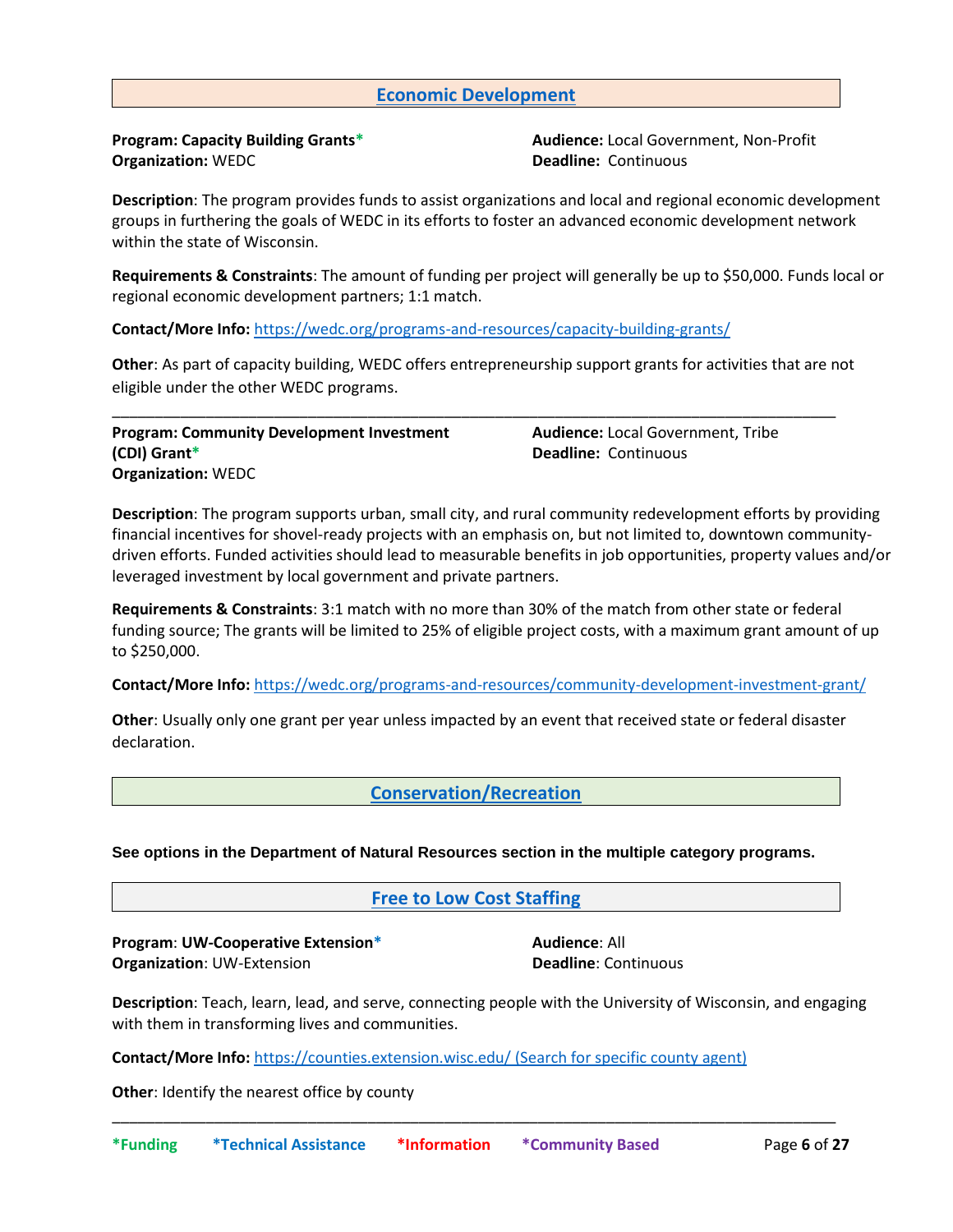**Organization:** WI Serves (Statewide) **Audience:** Local Government, Non-Profit **Deadline:** New project areas solicited Spring & Fall

**Audience:** Local Government & School Districts

**Description**: Build capacity in non-profit organizations and public agencies to help them more effectively generate private sector resources, encourage volunteer service at the local level, and empower individuals and communities. Help implement projects that require special funding or assistance. Examples include developing grants, outreach, mapping, and managing recovery projects.

**Requirements & Constraints:** AmeriCorps state & national (17+ yrs.); AmeriCorps Vista (18+ yrs.); Senior Corps (55+). Check for suitable current project areas.

**Contact/More Info:** https://servewisconsin.wi.gov/Pages/AmeriCorps/CurrentPrograms.aspx

# <span id="page-6-0"></span>**Multiple Category Programs**

**Program: Public Lands Loan Program\* Organization:** Board of Commissioners of Public Lands (BCPL)

**Description**: Loans to municipalities and school districts. Local infrastructure, capital equipment, and vehicles, building repairs and improvements, and refinancing existing liabilities to reduce future borrowing costs. Economic Development, funding the acquisition and development of property for local businesses, environmental remediation, and development incentives. Capital equipment and funding the purchase of fire trucks, public safety vehicles. Trust fund loans could also be used to finance the settlement of property taxes with your other local taxing entities.

**Requirements & Constraints**: Local government or school districts must have debt capacity.

**Contact/More Info:** <https://bcpl.wisconsin.gov/Pages/LoanProgramHomePage.aspx>

**Other**: Can usually have funding within 45 days of submitting the application. Short turn around could be advantageous and no fees. Interest goes to public school libraries.

\_\_\_\_\_\_\_\_\_\_\_\_\_\_\_\_\_\_\_\_\_\_\_\_\_\_\_\_\_\_\_\_\_\_\_\_\_\_\_\_\_\_\_\_\_\_\_\_\_\_\_\_\_\_\_\_\_\_\_\_\_\_\_\_\_\_\_\_\_\_\_\_\_\_\_\_\_\_\_\_\_\_\_\_\_

\_\_\_\_\_\_\_\_\_\_\_\_\_\_\_\_\_\_\_\_\_\_\_\_\_\_\_\_\_\_\_\_\_\_\_\_\_\_\_\_\_\_\_\_\_\_\_\_\_\_\_\_\_\_\_\_\_\_\_\_\_\_\_\_\_\_\_\_\_\_\_\_\_\_\_\_\_\_\_\_\_\_\_\_\_

\_\_\_\_\_\_\_\_\_\_\_\_\_\_\_\_\_\_\_\_\_\_\_\_\_\_\_\_\_\_\_\_\_\_\_\_\_\_\_\_\_\_\_\_\_\_\_\_\_\_\_\_\_\_\_\_\_\_\_\_\_\_\_\_\_\_\_\_\_\_\_\_\_\_\_\_\_\_\_\_\_\_\_\_\_

**Program: Flood Tool Kit\* Organization:** Dept. of Health Services (DHS)

**Description**: A planning guide for health and emergency response officials and citizens to assist in preparing for and responding to flood events.

**Contact/More Info:** <https://www.dhs.wisconsin.gov/flood/index.htm>

**Other**: 24-hr emergency hotline 608-258-0099

**Program: Managing Debris & Waste\* Organization:** DNR

**Description**: Information on how and where to safely dispose of disaster generated debris.

**Contact/More Info:** <https://dnr.wi.gov/topic/waste/stormdebris.html>

**Program: Multiple Grant Programs\*\* Organization:** DNR

**Audience:** Local Government, Tribe **Deadline:** Varies

**Audience:** All

**Audience:** All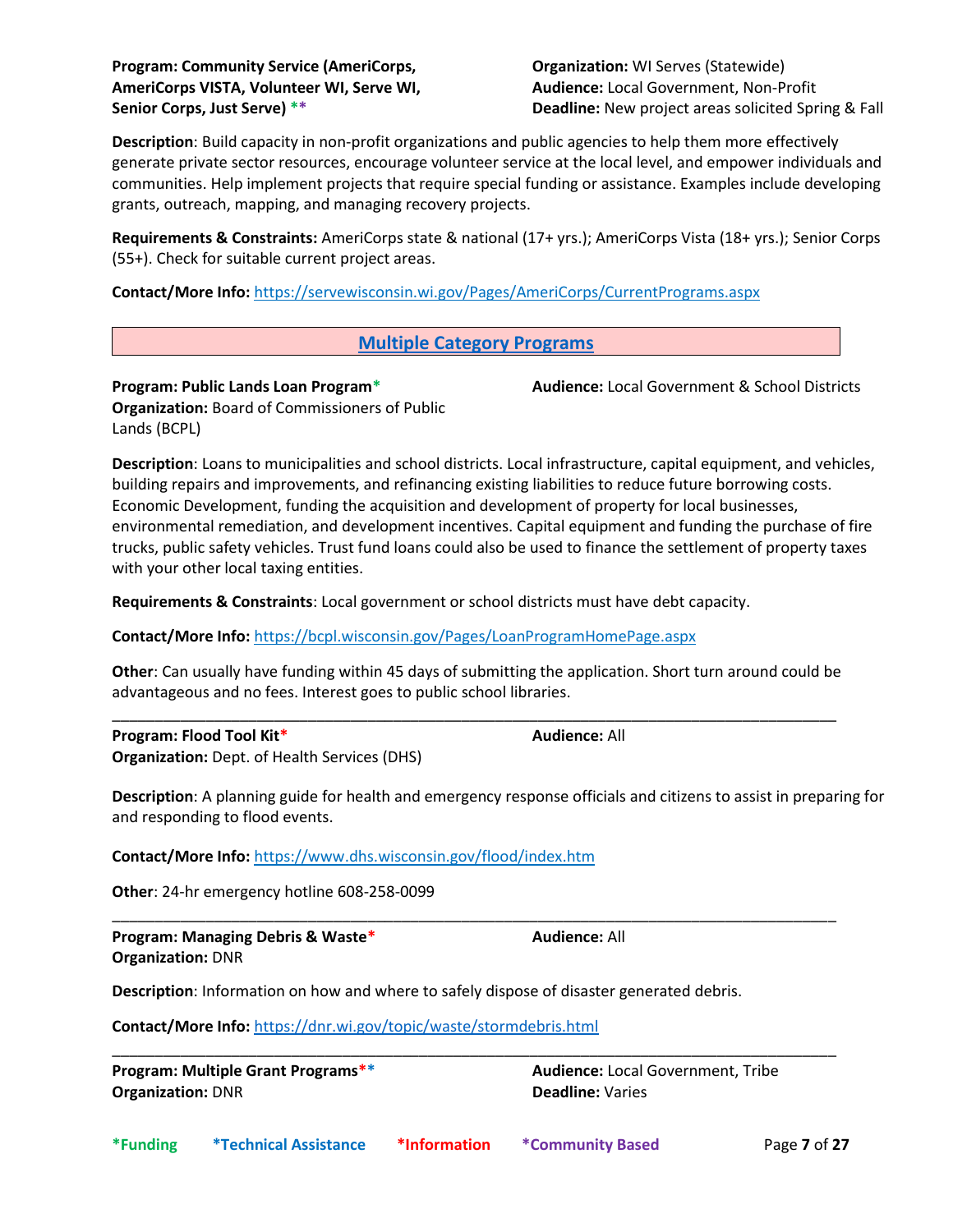**Description**: DNR administers a wide variety of state and federally funded grant programs (over 65 listed) and 0 to-low interest loan programs (5 listed) for topics ranging from land stewardships and recreation to non-point pollution, sewage and water systems, municipal flood control, and dam removal.

**Requirements & Constraints**: Varies by program

# **Contact/More Info:**

Grants: <https://dnr.wi.gov/Aid/Grants.html> Loans:<https://dnr.wi.gov/Aid/Loans.html>

**Other**: Numerous grants for conservation/wildlife, forestry, motorized, water recreation, recycling, and remediation.

| <b>Program: Multiple Grant Programs*</b> | <b>Audience: All</b> |  |
|------------------------------------------|----------------------|--|
| <b>Organization: DNR</b>                 |                      |  |

**Description**: Available to provide input on the permitting process that may be needed during flood recovery activities for local roads, dams, stormwater, debris cleanup, private stream crossings and driveways, municipal water supply, municipal wastewater, and construction debris.

| <b>Contact/More Info:</b>           |                        |                        |  |
|-------------------------------------|------------------------|------------------------|--|
| Local roads:                        | Karen Kavelage         | (608) 785-9115         |  |
| Dam safety:                         | Mark Stephenson        | (715) 284-1418         |  |
| Private stream crossings/driveways: | Dave Pericak           | (608) 785-9108         |  |
| Municipal water supply:             | <b>Charlie Cameron</b> | (715) 491-3290         |  |
| Municipal wastewater:               | Julie Stephenson       | (608) 785-9981         |  |
| <b>Construction debris:</b>         | <b>Troy Ganslucker</b> | (715) 684-2914 ext.132 |  |
|                                     |                        |                        |  |

**Program: CDBG – Emergency Assistance Program**\* **Organization:** DOA **Audience:** Local Government **Deadline:** Must apply within 90 days of a disaster

**Description**: Grants to address needs for individual housing, public infrastructure, public facilities, and business assistance needed because of natural or manmade disasters.

**Requirements & Constraints**: Communities must be **51%+ low-to-moderate income;** public facilities require 25% local match; buildings for government use ineligible.

# **Contact/More Info: EAP Program Manager at (608) 266-7531**

Email: DOACDBG@wisconsin.gov

**Other**: Business assistance may be grants, low-interest loans, or combination

| <b>Program: Multiple Programs**</b>                      | <b>Audience: Local Government</b>                     |
|----------------------------------------------------------|-------------------------------------------------------|
| <b>Organization:</b> Mississippi River Regional Planning | <b>Deadline:</b> Microloans must be within 30 days of |
| <b>Commission (MRRPC)</b>                                | event                                                 |

**Description**: MRRPC provides Planning and Economic Development services to improve the region's environment, economy, and way of life. The MRRPC provides administrative and technical assistance to several communities, county, or multi-county revolving loan funds (RLF). They cover Buffalo, Crawford, Jackson, La Crosse, Monroe, Pepin, Pierce, Trempealeau, and Vernon Counties.

**Requirements & Constraints**: See Disaster Recovery Business Microloans (https://wedc.org/programs-andresources/disaster-recovery-microloan/)

**Contact/More Info:** <http://www.mrrpc.com/>

| *Funding | <i><b>*Technical Assistance</b></i> | *Information | <b>*Community Based</b> |
|----------|-------------------------------------|--------------|-------------------------|
|----------|-------------------------------------|--------------|-------------------------|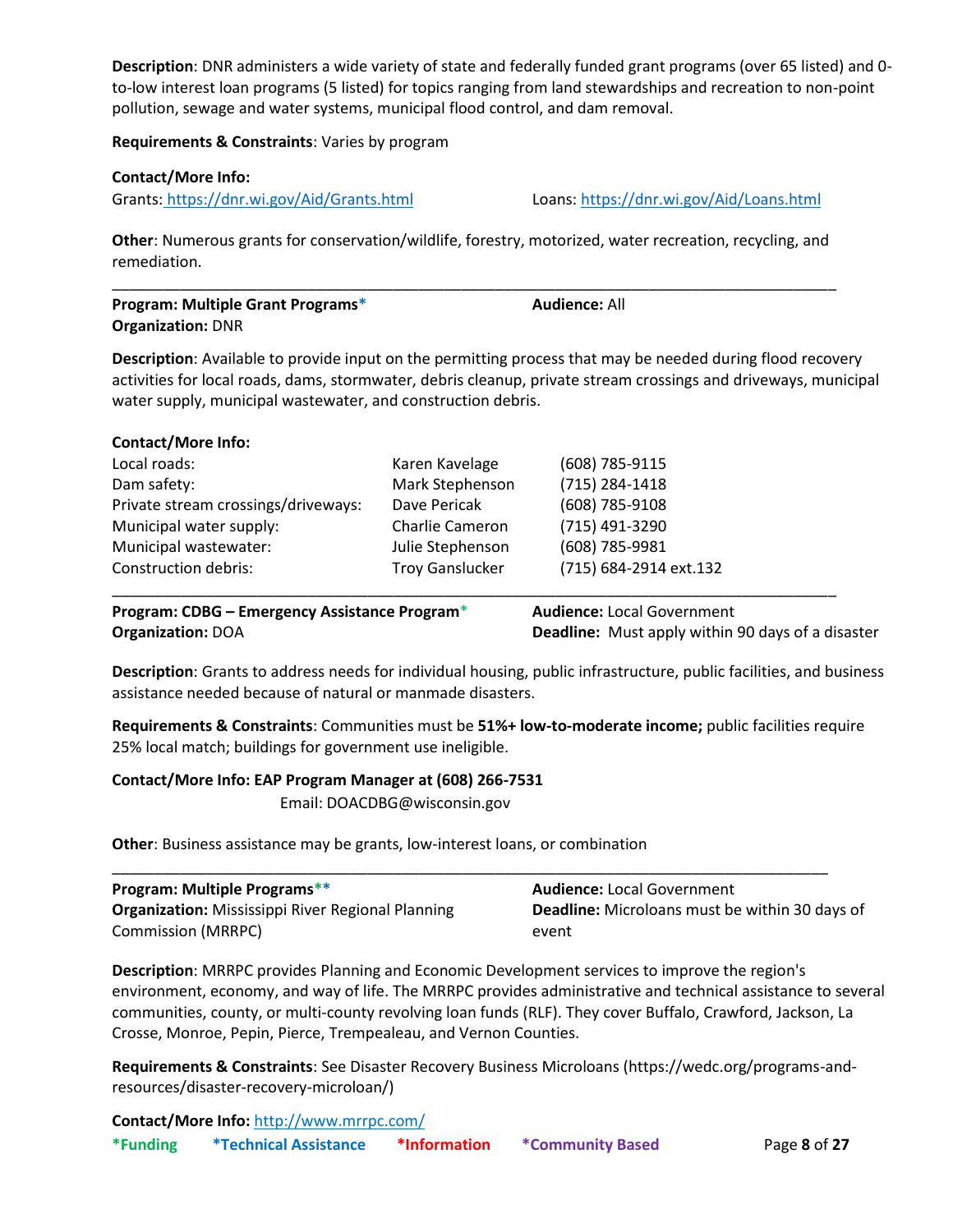**Other**: The Disaster Recovery Business Microloan Program provides short-term restoration and operational assistance to businesses affected by disaster events until more long-term funding can be secured. The CMV (Crawford, Monroe, and Vernon counties) Growth Development Revolving Loan Fund (RLF) fosters economic base activities in the Tri-county area of Crawford, Monroe, and Vernon counties. Further information call 608.785.9396 or email plan@mrrpc.com.

In January of 2020, MRRPC received an EDA grant for \$740,000.00 to support the creation of an economic recovery and resiliency plan to mitigation future flooding and storm related impact in the villages of Ontario, Readstown, Viola and LaFarge. The EDA grant is expected to be matched with \$185,000 in local investments.

\_\_\_\_\_\_\_\_\_\_\_\_\_\_\_\_\_\_\_\_\_\_\_\_\_\_\_\_\_\_\_\_\_\_\_\_\_\_\_\_\_\_\_\_\_\_\_\_\_\_\_\_\_\_\_\_\_\_\_\_\_\_\_\_\_\_\_\_\_\_\_\_\_\_\_\_\_\_\_\_\_\_\_\_\_

# **Program: Energy Innovation Grant Program\* Organization:** PSC

**Audience:** Local Government Non-Governmental Organization, Non-Profit

**Description**: The program supports the reduction of energy consumption and its cost to businesses and taxpayers, increased use of renewable energy and transportation technologies, comprehensive energy planning, and bolstered preparedness and resiliency in energy systems.

**Requirements & Constraints**: \$5M awarded to date with \$20M remaining

**Contact/More Info:** <https://psc.wi.gov/Pages/Programs/OEI/EnergyInnovationGrantProgram.aspx>

**Other**: Interested parties are strongly encouraged to subscribe to Docket # 9709-FG-2018 for automatic Electronic Records Filing System updates, such as future grant rounds.

\_\_\_\_\_\_\_\_\_\_\_\_\_\_\_\_\_\_\_\_\_\_\_\_\_\_\_\_\_\_\_\_\_\_\_\_\_\_\_\_\_\_\_\_\_\_\_\_\_\_\_\_\_\_\_\_\_\_\_\_\_\_\_\_\_\_\_\_\_\_\_\_\_\_\_\_\_\_\_\_\_\_\_\_\_

# **Program: Multiple programs\*\***

**Organization:** Southwestern Wisconsin Regional Planning Commission (SWWRPC)

**Audience:** Local Government **Deadline:** Disaster microloans must be within 30 days of the event

**Description**: SWWRPC and Economic Development services to improve the region's environment, economy, and way of life. The SWRPC administers several funding sources and provides technical assistance. They cover Grant, Green, Iowa, Lafayette, and Richland counties.

**Requirements & Constraints**: Varies by program

**Contact/More Info:** <https://www.swwrpc.org/services/>

**Other**: The Disaster Recovery Business Microloan Program provides short-term restoration and operational assistance to businesses affected by disaster events until more long-term funding can be secured. The Regional Revolving Loan fund assists business development and expansion projects that address unmet regional and community needs and is intended to serve as gap financing for business ventures.

\_\_\_\_\_\_\_\_\_\_\_\_\_\_\_\_\_\_\_\_\_\_\_\_\_\_\_\_\_\_\_\_\_\_\_\_\_\_\_\_\_\_\_\_\_\_\_\_\_\_\_\_\_\_\_\_\_\_\_\_\_\_\_\_\_\_\_\_\_\_\_\_\_\_\_\_\_\_\_\_\_\_\_\_\_

**Program: Building Resilient Infrastructure and Communities (BRIC)\*\***

**Audience:** State, Local Government, Tribe **Deadline:** January 29, 2021

**Organization:** WEM

**Description**: BRIC is a new FEMA pre-disaster hazard mitigation program that replaces the existing Pre-Disaster Mitigation (PDM) program.

The BRIC program guiding principles are supporting communities through capability- and capacity-building; encouraging and enabling innovation; promoting partnerships; enabling large projects; maintaining flexibility; and providing consistency. Capability- and Capacity-Building (C&CB) activities enhance the knowledge, skills, expertise, etc., of the current workforce to expand or improve the administration of mitigation assistance. This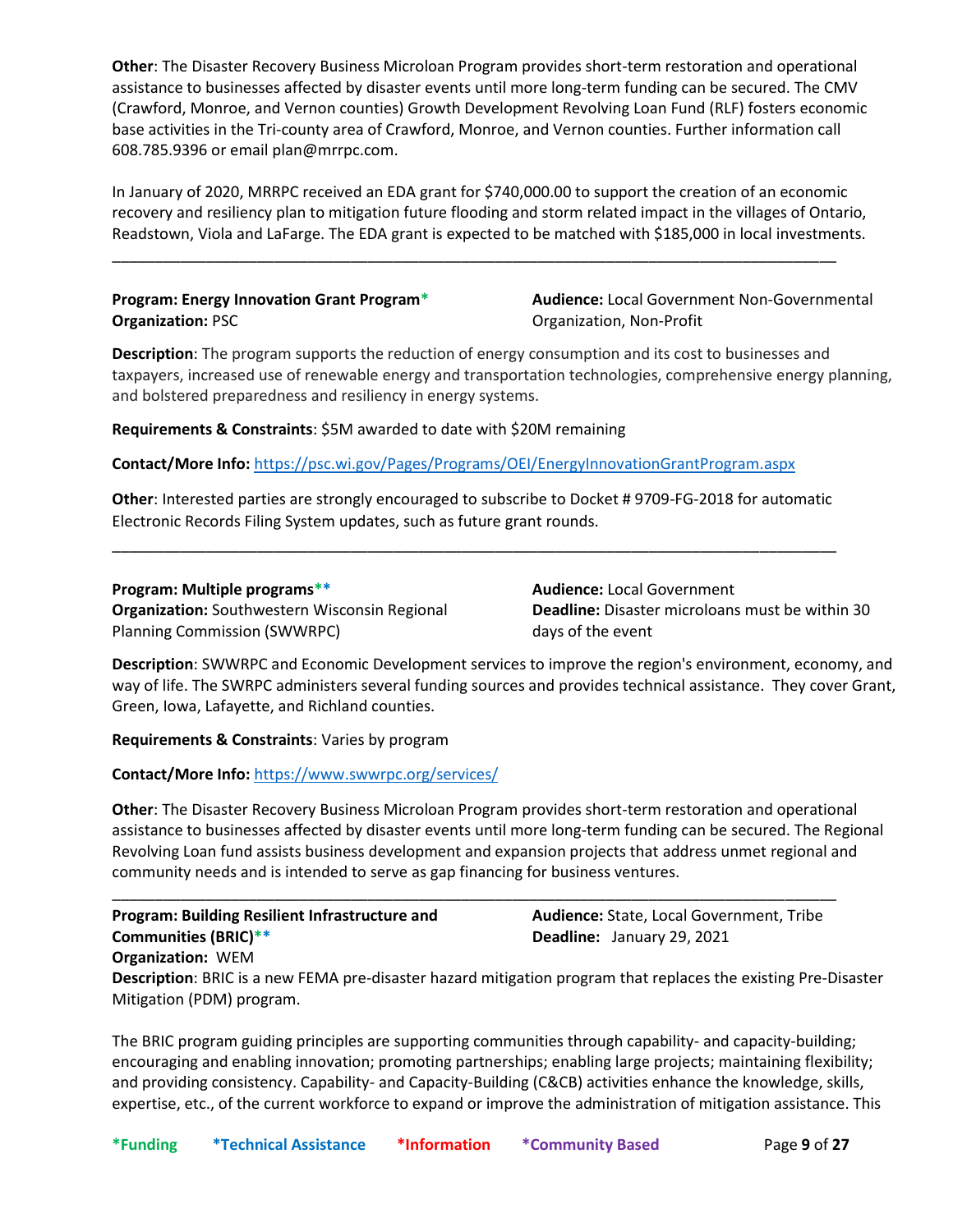includes activities in the following sub-categories: building codes activities, partnerships, project scoping, mitigation planning and planning-related activities. State and nationally competitive grants.

**Requirements & Constraints**: Must be National Flood Insurance Program (NFIP) insured buildings. 75-100% federally funded. 0-25% required local a match.

| <b>Contact/More Info:</b> |                                    |
|---------------------------|------------------------------------|
| Robyn Fennig              | E-mail: Robyn.Fennig@Wisconsin.gov |
| Phone: (608) 888-5292     |                                    |

**Other**: Offered annually by FEMA and the state on a nationally competitive basis.

| <b>Program: Hazard Mitigation Grant Program</b> | <b>Audience:</b> State, Local Government, Non-Profit, |
|-------------------------------------------------|-------------------------------------------------------|
| (HMGP) (Section 404) $*$                        | Tribe                                                 |
| <b>Organization: WEM</b>                        | <b>Deadline: Varies with disaster</b>                 |

**Description**: Implements long-term, cost-effective mitigation actions to eliminate/reduce risk to life and property after a Federal disaster declaration. The amount of funding made available is a percentage of total disaster costs and therefore, will vary with each disaster. A project does not have to be in a declared county to be eligible.

**Requirements & Constraints**: 75% federally funded, 12.5% state-funded, 12.5% required local match. Local governments/tribes may apply on behalf of individuals & businesses.

**Contact/More Info:** Robyn Fennig Phone: (608) 888-5292 E-mail: Robyn.Fennig@Wisconsin.gov

**Other**: Offered after a federally declared disaster by the state on a competitive basis. State priority is acquisition and demolition of flood-prone structures.

| <b>Program: Pre-Disaster Hazard Mitigation Program</b> | <b>Audience:</b> State, Local Government, Tribe           |
|--------------------------------------------------------|-----------------------------------------------------------|
| $(PDM)*$                                               | <b>Deadline:</b> Annual call for projects mid-late summer |
| <b>Organization: WEM</b>                               |                                                           |

**Description**: Pre-disaster planning and direct hazard mitigation projects to cost-effectively reduce overall risk to the population and structures.

**Requirements & Constraints**: 75-90% federally funded, 10-25% required local match.

**Contact/More Info:** Robyn Fennig Phone: (608) 888-5292 E-mail: Robyn.Fennig@Wisconsin.gov

**Other**: Offered annually by FEMA and the state on a nationally competitive basis. Eligible activities are hazard mitigation projects and planning. State priorities are the acquisition and demolition of flood-prone structures and all-hazards mitigation planning.

\_\_\_\_\_\_\_\_\_\_\_\_\_\_\_\_\_\_\_\_\_\_\_\_\_\_\_\_\_\_\_\_\_\_\_\_\_\_\_\_\_\_\_\_\_\_\_\_\_\_\_\_\_\_\_\_\_\_\_\_\_\_\_\_\_\_\_\_\_\_\_\_\_\_\_\_\_\_\_\_\_\_\_\_\_

**Program: Wisconsin Recovery Task Force\* Organization:** WEM

**Audience:** Local Government, Business

**Description**: A group established to coordinate and leverage the state's efforts in recovery regarding mitigation, agriculture, economic, housing, infrastructure, and health and social services.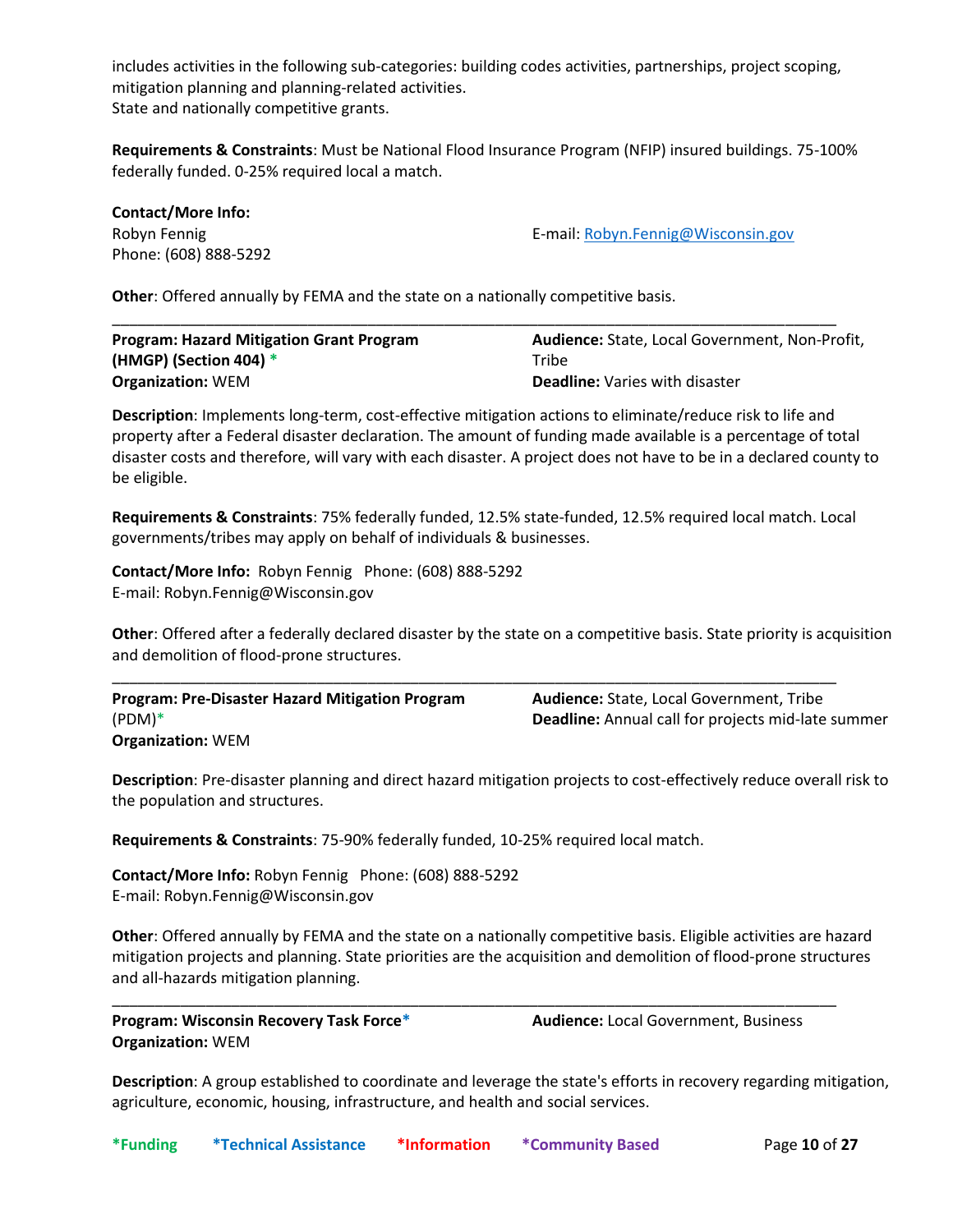**Requirements & Constraints**: Does not provide direct funding, but members identify and discuss coordinating potential funding and technical resources.

**Contact/More Info:**

Robert Stoikes Phone: (608) 242-3226 E-mail: [Robert.Stoikes@Wisconsin.gov](mailto:Robert.Stoikes@Wisconsin.gov)

<span id="page-10-0"></span>**Other**: State/Federal agency coordination targeted to specific needs for disaster recovery.

# **Programs Administered by the Federal Government**

# <span id="page-10-1"></span>**Public Infrastructure/Facilities**

**Program: Public Works Program\* Organization:** Economic Development Administration (EDA)

**Audience:** State, Tribe, Local Government

**Description**: Helps communities revitalize, expand, and upgrade their physical infrastructure. It can also be used for planning and to acquire and develop land with the infrastructure needed to establish or expand industrial or commercial businesses.

**Requirements & Constraints**: Must align with at least one of EDA's current investment priorities.

**Contact/More Info:** <https://www.eda.gov/funding-opportunities/index.htm>

<https://www.eda.gov/pdf/about/Public-Works-Program-1-Pager.pdf>

| <b>Program: Emergency Community Water Assistance</b> | <b>Audience:</b> State, Tribe, Local Government, Non- |
|------------------------------------------------------|-------------------------------------------------------|
| Grants*                                              | Profit                                                |
| <b>Organization: USDA</b>                            | <b>Deadline:</b> Continuous                           |

**Description**: Provides grants to rural communities who have a decline in quantity or quality of water. Funds can be used to help reduce or eliminate pollution of water resources and to improve planning for and management of solid waste sites.

**Requirements & Constraints**: Open to communities with a population of less than 10,000. Median income must be less than the state's median household income for non-metropolitan areas.

**Contact/More Info:** Contacts identified by regions[: https://www.rd.usda.gov/files/WI\\_RD\\_CP\\_Contacts.pdf](https://www.rd.usda.gov/files/WI_RD_CP_Contacts.pdf)

\_\_\_\_\_\_\_\_\_\_\_\_\_\_\_\_\_\_\_\_\_\_\_\_\_\_\_\_\_\_\_\_\_\_\_\_\_\_\_\_\_\_\_\_\_\_\_\_\_\_\_\_\_\_\_\_\_\_\_\_\_\_\_\_\_\_\_\_\_\_\_\_\_\_\_\_\_\_\_\_\_\_\_\_\_

**Program: Community Facilities Direct Loan and Grant Program\* Organization:** USDA – RD (rural development) **Audience:** Local Government, Non-Profit, Tribes **Deadline:** Continuous - competitive basis

**Description**: Provides affordable funding to develop essential community facilities in rural areas. An essential community facility is defined as a facility that provides an essential service to the local community for the orderly development of the community in a primarily rural area. Can also assist communities in identifying and planning for community facility needs.

**Requirements & Constraints**: Grants range from \$50,000-\$250,000. They are available for public entities, community non-profits, and federally recognized tribes. A 50% match is required. A maximum population of 20,000 residents in the community. Cannot take place in private, commercial, or business undertakings.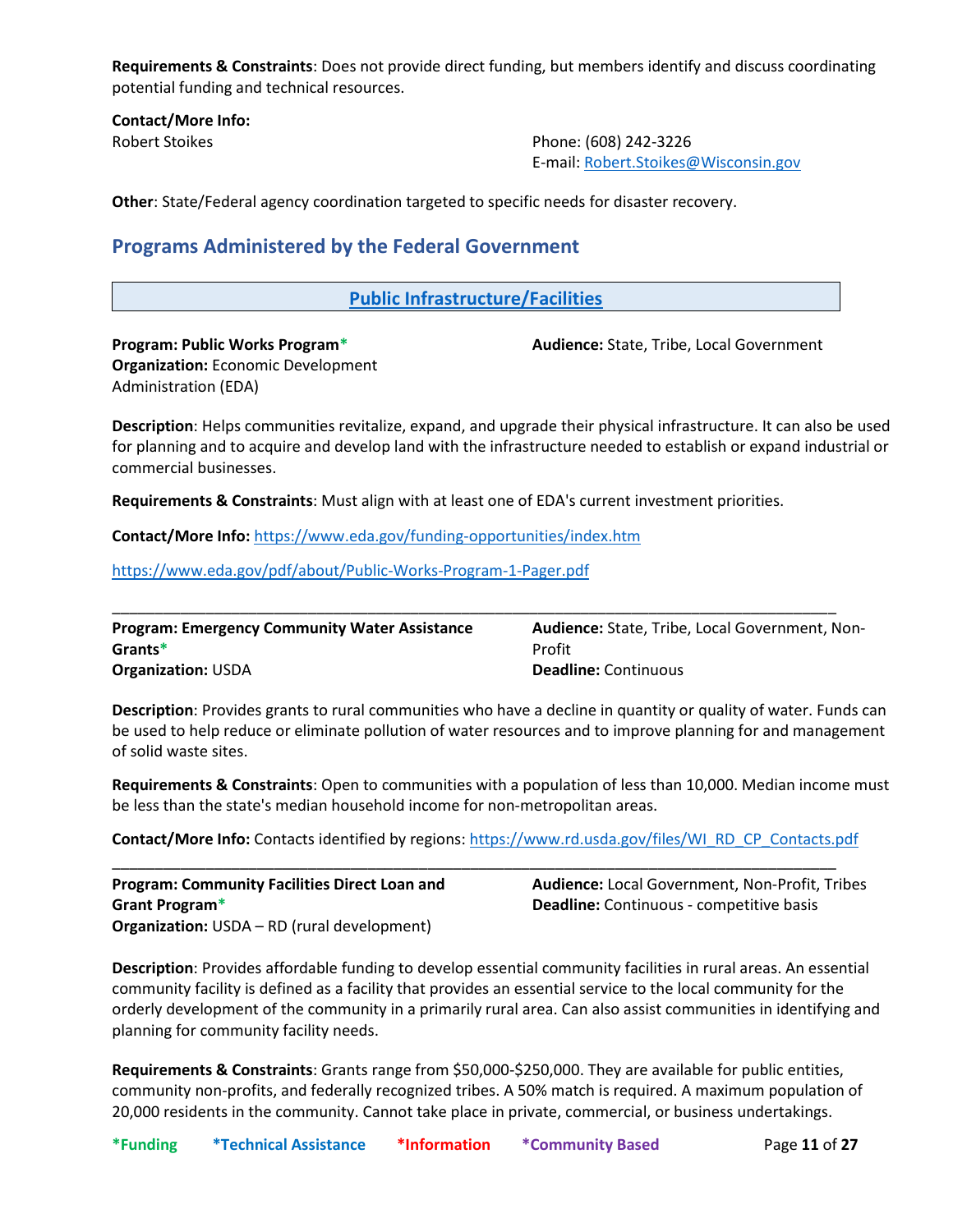# **Contact/More Info:** [https://www.rd.usda.gov/programs-services/community-facilities-direct-loan-grant](https://www.rd.usda.gov/programs-services/community-facilities-direct-loan-grant-program/wi)[program/wi](https://www.rd.usda.gov/programs-services/community-facilities-direct-loan-grant-program/wi)

**Other:** Existing loan recipients impacted by a natural disaster may be eligible for assistance to recover from financial hardships and minimize the potential for delinquency or liquidation. To explore service options, contact applicable area specialist.

<span id="page-11-0"></span>**Housing Program: Mutual Self-Help Housing\* Organization:** USDA **Audience:** Non-Profit, Local Government, State, **Tribe Deadline:** Continuous

**Description**: Provides grants to qualified organizations to help them carry out local self-help housing construction projects. Grant recipients supervise groups of very-low- and low-income individuals and families as they construct their own homes in rural areas.

**Requirements & Constraints**: Requires five houses to be constructed concurrently.

**Contact/More Info:** [USDALFPPQuestions@ams.usda.gov](mailto:USDALFPPQuestions@ams.usda.gov)

Contact/More Info:<https://www.farmers.gov/service-center-locator>

**Other**: Wisconsin River Habitat for Humanity built 10 houses each in Baraboo and Reedsburg under this program.

\_\_\_\_\_\_\_\_\_\_\_\_\_\_\_\_\_\_\_\_\_\_\_\_\_\_\_\_\_\_\_\_\_\_\_\_\_\_\_\_\_\_\_\_\_\_\_\_\_\_\_\_\_\_\_\_\_\_\_\_\_\_\_\_\_\_\_\_\_\_\_\_\_\_\_\_\_\_\_\_\_\_\_\_\_

**Program: Single Family Housing Repair Loans & Grants (section 504) \* Organization:** USDA

**Audience:** Non-Governmental Organization **Deadline:** Continuous

**Description**: This program provides loans to **very-low-income homeowners** to repair, improve or modernize their homes, or grants to elderly very-low-income homeowners to remove health and safety hazards.

**Requirements & Constraints**: Maximum loan is \$20,000, and the maximum grant is \$7500; homeowner must be unable to get credit elsewhere with a family income less than 50% of area median income; must be in eligible area.

**Contact:** [https://www.rd.usda.gov/sites/default/files/fact-sheet/508\\_RD\\_FS\\_RHS\\_SFH504HomeRepair.pdf](https://www.rd.usda.gov/sites/default/files/fact-sheet/508_RD_FS_RHS_SFH504HomeRepair.pdf)

\_\_\_\_\_\_\_\_\_\_\_\_\_\_\_\_\_\_\_\_\_\_\_\_\_\_\_\_\_\_\_\_\_\_\_\_\_\_\_\_\_\_\_\_\_\_\_\_\_\_\_\_\_\_\_\_\_\_\_\_\_\_\_\_\_\_\_\_\_\_\_\_\_\_\_\_\_\_\_\_\_\_\_\_\_

**Other**: Grants limited to 62 or older and not able to repay a repair loan.

**Program: VA Home Loans - After a Disaster\* Audience:** Veterans

**Organization:** Veteran Affairs **Deadline:** Continuous

Following a disaster, the VA can assist you if you encounter some challenge with meeting your mortgage terms. The VA may also be able to work with your servicers or loan holder to apply pre-payments already made to your upcoming payment.

**Contact:** <https://www.benefits.va.gov/HOMELOANS/>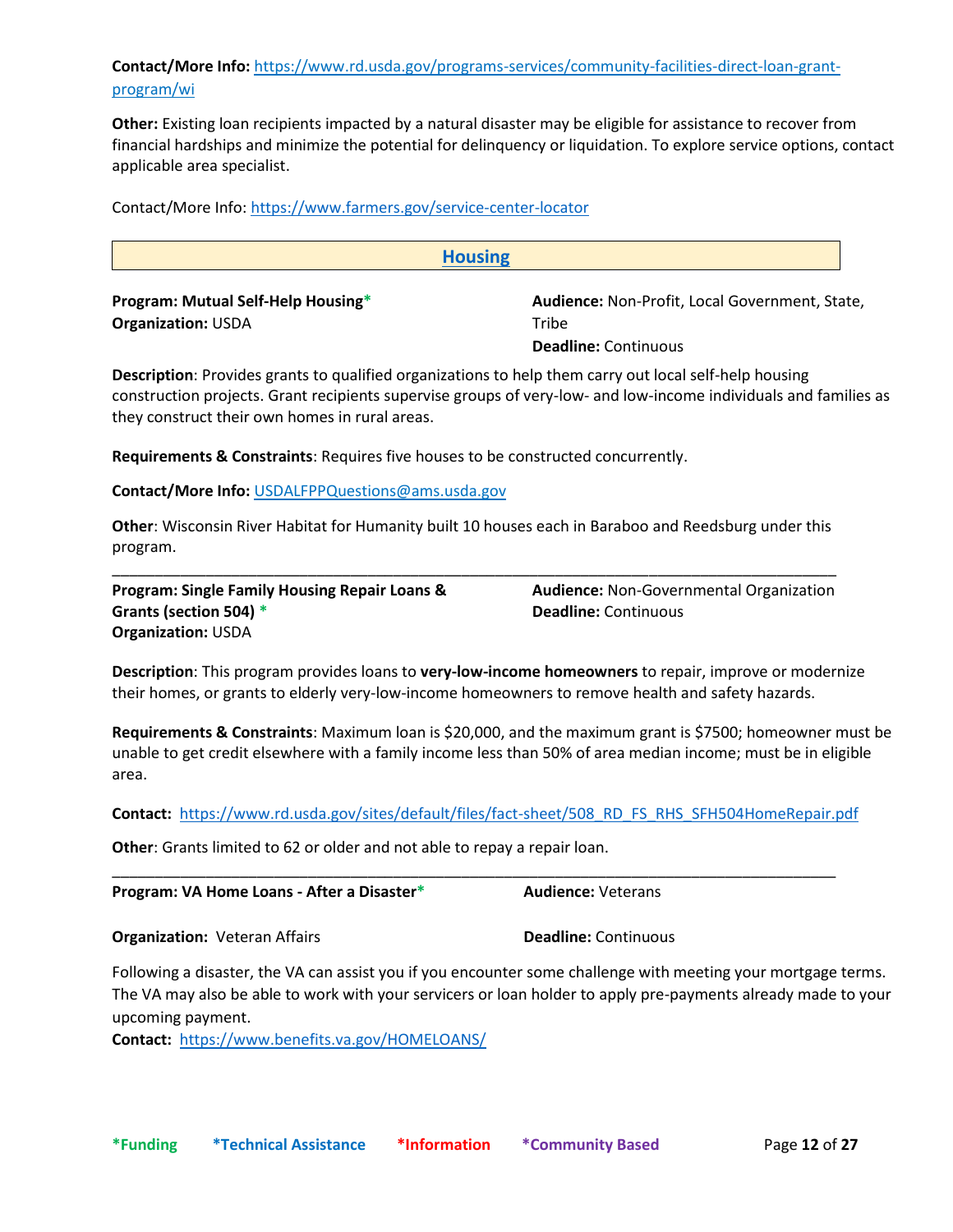# <span id="page-12-0"></span>**Economic Development**

**Program: Economic Development Assistance Programs\* Organization:** EDA

**Audience:** Local Government, State, Non-Profit, Tribe **Deadline:** Continuous

**Description**: The U.S. Dept. of Commerce solicits applications from applicants in rural and urban areas to provide investments that support construction, non-construction, technical assistance, and revolving loan fund projects under EDA' Public Works and Economic Adjustment Assistance programs.

**Requirements & Constraints**: Intent is to leverage local funds; match of 1:1.

**Contact/More Info:** <https://www.grants.gov/web/grants/view-opportunity.html?oppId=279842>

| <b>Program: Planning Program &amp; Local Technical</b> |
|--------------------------------------------------------|
| <b>Assistance Program**</b>                            |
| <b>Organization: EDA</b>                               |

**Audience:** Local Government, Non-Profit **Deadline:** Continuous

**Description**: Develop Economic Development plans, studies, and analysis to build capacity, resiliency, and prosperity, particularly in an economically distressed area or region.

\_\_\_\_\_\_\_\_\_\_\_\_\_\_\_\_\_\_\_\_\_\_\_\_\_\_\_\_\_\_\_\_\_\_\_\_\_\_\_\_\_\_\_\_\_\_\_\_\_\_\_\_\_\_\_\_\_\_\_\_\_\_\_\_\_\_\_\_\_\_\_\_\_\_\_\_\_\_\_\_\_\_\_\_\_

**Requirements & Constraints**: District organizations, tribes, and other organizations focused on short-term and state planning investments, 0\$ (technical assistance only) to \$300,000.

**Contact/More Info:** <https://www.grants.gov/web/grants/view-opportunity.html?oppId=301960>

**Other**: In effect until superseded

**Program: Post-Disaster Economic Recovery Resources\* Organization:** EDA **Audience:** Local Government, Non-Profit, Business

\_\_\_\_\_\_\_\_\_\_\_\_\_\_\_\_\_\_\_\_\_\_\_\_\_\_\_\_\_\_\_\_\_\_\_\_\_\_\_\_\_\_\_\_\_\_\_\_\_\_\_\_\_\_\_\_\_\_\_\_\_\_\_\_\_\_\_\_\_\_\_\_\_\_\_\_\_\_\_\_\_\_\_\_\_

\_\_\_\_\_\_\_\_\_\_\_\_\_\_\_\_\_\_\_\_\_\_\_\_\_\_\_\_\_\_\_\_\_\_\_\_\_\_\_\_\_\_\_\_\_\_\_\_\_\_\_\_\_\_\_\_\_\_\_\_\_\_\_\_\_\_\_\_\_\_\_\_\_\_\_\_\_\_\_\_\_\_\_\_\_

**Description**: EDA and the International Economic Development Council (IEDC) provide several case studies and tools to assist in post-disaster recovery.

**Contact/More Info:** <https://eda.gov/programs/disaster-recovery>

**Program:** Restore Your Economy\* **Concernant Construction:** EDA

**Description**: This website provides guidance on what to do after a disaster to plan for economic recovery and navigate the federal system post-disaster. Within the Disaster Planning for Economic Recovery Section, this resource provides step-by-step guidance on how to assess and create a plan for economic recovery.

**Contact/More Info:**

<https://restoreyoureconomy.org/index.php?submenu=About&src=gendocs&ref=304&category=Main> \_\_\_\_\_\_\_\_\_\_\_\_\_\_\_\_\_\_\_\_\_\_\_\_\_\_\_\_\_\_\_\_\_\_\_\_\_\_\_\_\_\_\_\_\_\_\_\_\_\_\_\_\_\_\_\_\_\_\_\_\_\_\_\_\_\_\_\_\_\_\_\_\_\_\_\_\_\_\_\_\_\_\_\_\_

### **Program: Lender Match**\*

**Organization:** Small Business Administration (SBA)

**Audience:** Non-Governmental Organization **Deadline:** Continuous

**Description**: The Lender Match program does not provide loans directly to businesses. Instead, it reduces the risk for participating financial institutions by guaranteeing their loans to small businesses--making it easier for them to obtain loans at competitive rates.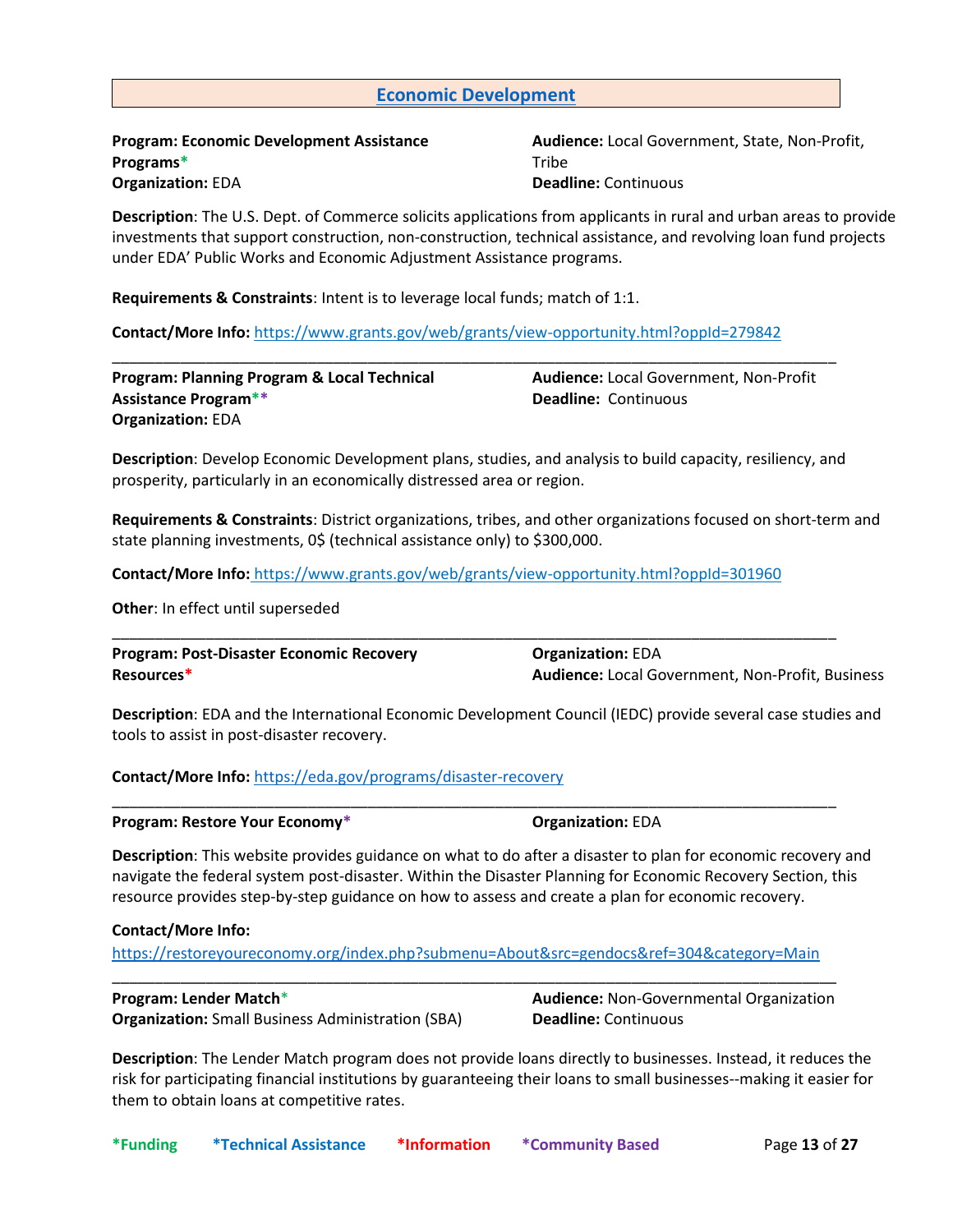**Requirements & Constraints**: Check with lender for eligibility requirements and loan program use restrictions.

**Contact/More Info: <https://www.sba.gov/funding-programs/loans>** 

| <b>Program: Business &amp; Industry Loan Guarantees*</b> | <b>Audience: Non-Government Organization</b> |
|----------------------------------------------------------|----------------------------------------------|
| <b>Organization: USDA</b>                                | <b>Deadline:</b> Continuous                  |

\_\_\_\_\_\_\_\_\_\_\_\_\_\_\_\_\_\_\_\_\_\_\_\_\_\_\_\_\_\_\_\_\_\_\_\_\_\_\_\_\_\_\_\_\_\_\_\_\_\_\_\_\_\_\_\_\_\_\_\_\_\_\_\_\_\_\_\_\_\_\_\_\_\_\_\_\_\_\_\_\_\_\_\_\_

**Description**: This program bolsters the availability of credit by guaranteeing loans from local financial institutions (credit unions, banks, etc.) for rural businesses.

**Requirements & Constraints**: City or town must be less than 50,000 population; loan guarantee 80% for loans of \$5M or less; 70% for \$5-\$10M loans; 60% for \$10+M loans; maximum term is 30 years.

**Contact/More Info:** <https://www.rd.usda.gov/programs-services/business-industry-loan-guarantees>

\_\_\_\_\_\_\_\_\_\_\_\_\_\_\_\_\_\_\_\_\_\_\_\_\_\_\_\_\_\_\_\_\_\_\_\_\_\_\_\_\_\_\_\_\_\_\_\_\_\_\_\_\_\_\_\_\_\_\_\_\_\_\_\_\_\_\_\_\_\_\_\_\_\_\_\_\_\_\_\_\_\_\_\_\_

**Other**: Has initial and annual fees. Interest rates subject to USDA review.

#### **Program: Rural Business Development Grants\*\***

**Description**: Support targeted technical assistance, training, and other activities leading to the development or expansion of small and emerging private businesses in rural areas. Programmatic activities are separated into enterprise or opportunity type grant activities.

**Requirements & Constraints**: Must employ 50 or fewer new employees and has less than \$1 million in gross revenue.

**Contact/More Info:** <https://www.rd.usda.gov/programs-services/rural-business-development-grants/wi>

# <span id="page-13-0"></span>**Conservation/Recreation**

**Program: Environmental Justice Small Grants Program (EJSG)\***

**Organization:** EPA **Audience:** Non-Profit, Tribe

**Description**: EJSG program awards grants that support community-driven projects designed to engage, educate, and empower communities to better understand local environmental and public health issues and develop strategies for addressing those issues, building consensus in the community, and setting community priorities.

**Contact/More Info:** <https://www.epa.gov/environmentaljustice/environmental-justice-small-grants-program>

\_\_\_\_\_\_\_\_\_\_\_\_\_\_\_\_\_\_\_\_\_\_\_\_\_\_\_\_\_\_\_\_\_\_\_\_\_\_\_\_\_\_\_\_\_\_\_\_\_\_\_\_\_\_\_\_\_\_\_\_\_\_\_\_\_\_\_\_\_\_\_\_\_\_\_\_\_\_\_\_\_\_\_\_\_

**Program: Rural Economic Development Loan and Grant Program (REDLG)\* Organization:** USDA – RD **Deadline:** Quarterly

**Description**: The purpose of the program is to promote rural economic development and job creation projects.

**Requirements & Constraints**: Loans and grants may be made to any entity that is identified by USDA-RD as an eligible borrower under the Rural Electrification Act of 1936, as amended (Act).

**Contact/More Info:** [https://www.rd.usda.gov/programs-services/rural-economic-development-loan-grant](https://www.rd.usda.gov/programs-services/rural-economic-development-loan-grant-program)[program](https://www.rd.usda.gov/programs-services/rural-economic-development-loan-grant-program)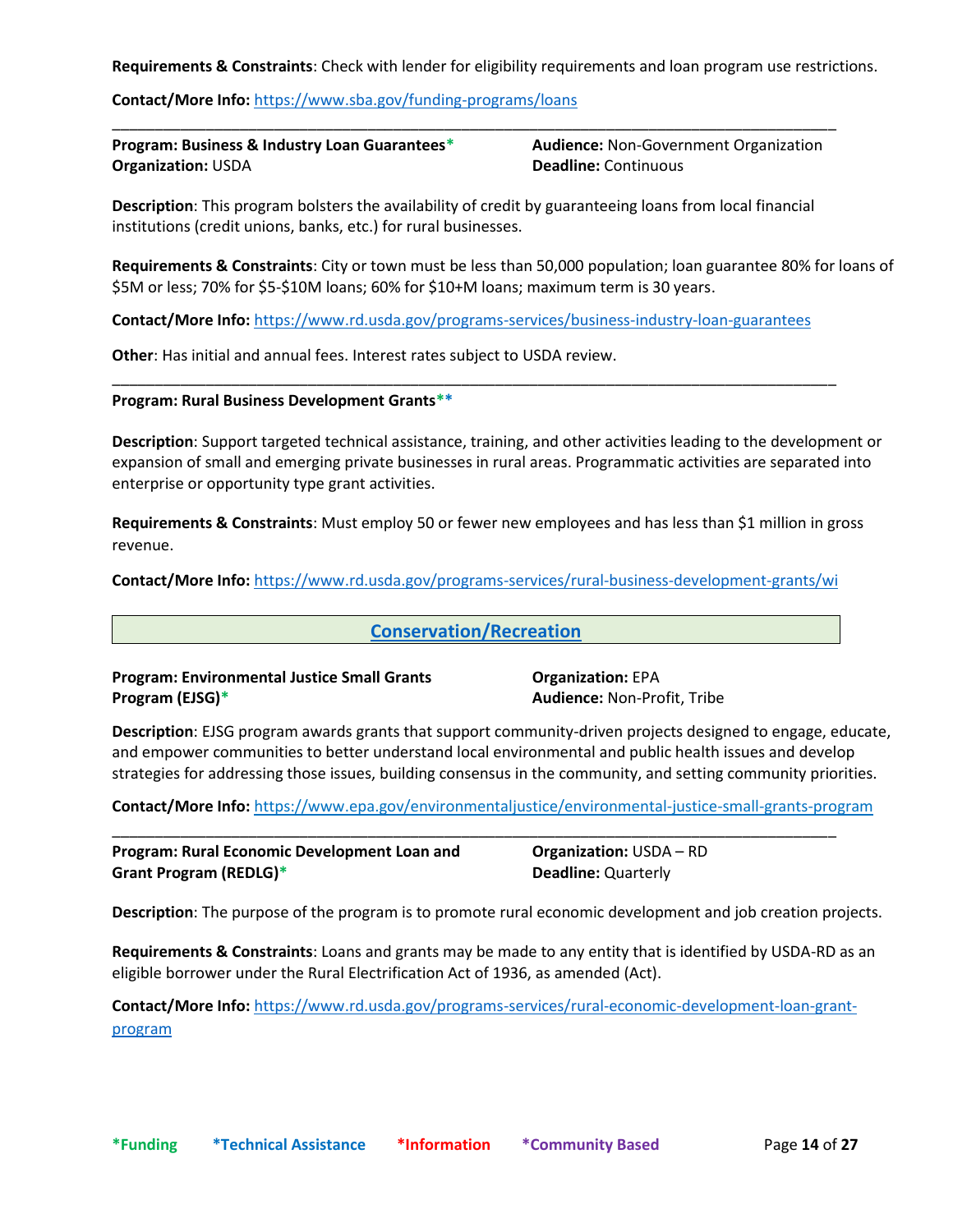# <span id="page-14-0"></span>**Free to Low Cost Staffing**

**Program: College/Underserved Community Partnership Program (CUPP)\* Organization:** Environmental Protection Agency (EPA) – Agency College/Underserved Community Partnership Program

**Audience:** State, Tribe, Local Government, Non-Profit

**Description**: Students in various courses work with communities to solve different issues by matching local needs to university resources. CUPP is with the National Interagency Working Group (IWG) for Environmental Justice and is considered a part of the IWG's overall outreach efforts to reach underserved communities. Currently, there are partnerships with 71 schools in 19 states.

**Requirements & Constraints**: Requires partnership with local college/university. Existing agreements with EPA, Dept. of Interior, Dept. Of Education, and HHS (Region 5).

**Contact/More Info:** [https://www.epa.gov/environmentaljustice/collegeunderserved-community-partnership](https://www.epa.gov/environmentaljustice/collegeunderserved-community-partnership-program)[program](https://www.epa.gov/environmentaljustice/collegeunderserved-community-partnership-program)

\_\_\_\_\_\_\_\_\_\_\_\_\_\_\_\_\_\_\_\_\_\_\_\_\_\_\_\_\_\_\_\_\_\_\_\_\_\_\_\_\_\_\_\_\_\_\_\_\_\_\_\_\_\_\_\_\_\_\_\_\_\_\_\_\_\_\_\_\_\_\_\_\_\_\_\_\_\_\_\_\_\_\_\_\_

**Other:** No cost to communities or federal government.

**Program**: **Hazard Mitigation Team (aka Silver Jacket Team) \*\* Organization:** U.S. Army Corps of Engineers (USACE) **Audience:** State, Local Government, Tribe **Deadline:** Continuous

**Description**: State, local, territorial, tribal, and federal agencies to collaborate, engage, and share strategies on how to mitigate and recover from flooding and other types of natural disasters. Wisconsin has participated in the program since 2009 as the Wisconsin Hazard Mitigation Team. They conduct annual meetings and supplemental meetings as necessary. The team participates in regional and national flood risk management planning events.

**Contact/More Info:** [https://www.mvp.usace.army.mil/Home/Projects/Article/571209/flood-risk-management](https://www.mvp.usace.army.mil/Home/Projects/Article/571209/flood-risk-management-silver-jackets-wi/)[silver-jackets-wi/](https://www.mvp.usace.army.mil/Home/Projects/Article/571209/flood-risk-management-silver-jackets-wi/)

<span id="page-14-1"></span>**Multiple Category Programs**

**Program**: **Smart Growth in Small Towns & Rural Communities\*\***

**Organization:** EPA **Audience:** Local Government, Tribe

**Description:** Provides links to multiple resources targeted to increase sustainability in small towns and rural areas. Includes Federal Resources for Sustainable Rural Communities which identifies funding and Technical assistance in USDA, USDOT, EPA & HUD.

**Contact/More Info:** <https://www.epa.gov/smartgrowth/smart-growth-small-towns-and-rural-communities>

\_\_\_\_\_\_\_\_\_\_\_\_\_\_\_\_\_\_\_\_\_\_\_\_\_\_\_\_\_\_\_\_\_\_\_\_\_\_\_\_\_\_\_\_\_\_\_\_\_\_\_\_\_\_\_\_\_\_\_\_\_\_\_\_\_\_\_\_\_\_\_\_\_\_\_\_\_\_\_\_\_\_\_\_\_

**Program: Digital Coast Partnership\* Organization:** National Oceanic and Atmospheric Administration (NOAA)

**Audience:** Local Government, Non-Profit

**Description:** Provides planning-related training, information, and tools. Is not limited to coastal-specific issues. Data sets range from economic data to satellite imagery. The site contains visualization tools, predictive tools,

**\*Funding \*Technical Assistance \*Information \*Community Based** Page **15** of **27**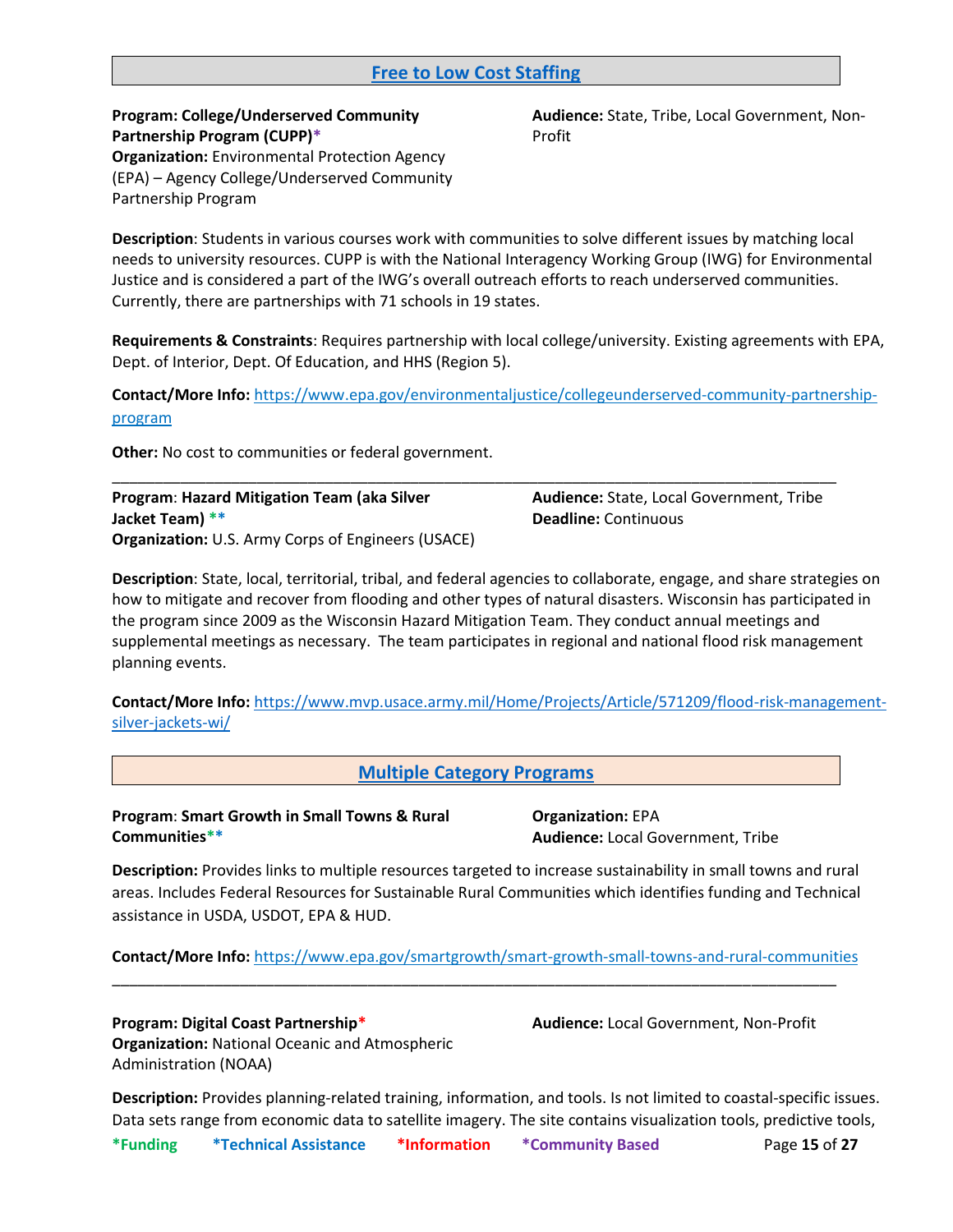and tools that make data easier to find and use. Training courses are available online or can be brought to the user's location. Information is also organized by focus area or topic.

**Contact/More Info:** <https://coast.noaa.gov/digitalcoast/training/>

<https://coast.noaa.gov/digitalcoast/about/>

| <b>Program: Disaster Loans*</b> | <b>Audience: Non-profit, Non-Governmental</b> |
|---------------------------------|-----------------------------------------------|
| <b>Organization: SBA</b>        | Organization                                  |

\_\_\_\_\_\_\_\_\_\_\_\_\_\_\_\_\_\_\_\_\_\_\_\_\_\_\_\_\_\_\_\_\_\_\_\_\_\_\_\_\_\_\_\_\_\_\_\_\_\_\_\_\_\_\_\_\_\_\_\_\_\_\_\_\_\_\_\_\_\_\_\_\_\_\_\_\_\_\_\_\_\_\_\_\_

**Description:** Provides low-interest disaster loans to businesses of all sizes, private non-profit organizations, renters, and homeowners. Eligible costs must not be covered by personal insurance or FEMA and include repair or replaced real estate, personal property, machinery & equipment, inventory, and business assets that have been damaged or destroyed along with economic losses.

**Requirements & Constraints:** Requires US-SBA Disaster Declaration; \$2M limit.

**Contact/More Info:** Dane County Business Recovery Center (BRC); Juneau County BRC, Sauk County BRC, Vernon County BRC

\_\_\_\_\_\_\_\_\_\_\_\_\_\_\_\_\_\_\_\_\_\_\_\_\_\_\_\_\_\_\_\_\_\_\_\_\_\_\_\_\_\_\_\_\_\_\_\_\_\_\_\_\_\_\_\_\_\_\_\_\_\_\_\_\_\_\_\_\_\_\_\_\_\_\_\_\_\_\_\_\_\_\_\_\_

**Program:** Continuing Authorities Program\*\* **Organization:** USACE **Audience:** State, Local Government

**Description:** Under the Continuing Authorities Program (CAP), the USACE is authorized to plan, design, and construct certain types of water resource and ecosystem restoration projects without additional and specific congressional authorization. The purpose is to implement projects of limited scope and complexity. Each authority has specific guidelines and total program and per-project funding limits.

**Requirements & Constraints:** Some loan programs set restrictions on how you can use the funds, so check with an SBA-approved lender.

# **Contact/More Info:**

<https://www.nae.usace.army.mil/missions/public-services/continuing-authorities-program/>

\_\_\_\_\_\_\_\_\_\_\_\_\_\_\_\_\_\_\_\_\_\_\_\_\_\_\_\_\_\_\_\_\_\_\_\_\_\_\_\_\_\_\_\_\_\_\_\_\_\_\_\_\_\_\_\_\_\_\_\_\_\_\_\_\_\_\_\_\_\_\_\_\_\_\_\_\_\_\_\_\_\_\_\_

**Program: Floodplain Management Services\* Organization:** USACE

**Audience:** State, Local Government

**Description:** Educate individuals on flood hazards and the actions they can take to reduce property damage and prevent the loss of life. Foster public understanding of the options for dealing with flood hazards and promote prudent use and management of the nation's floodplains.

**Contact/More Info:** U.S. Army Corps of Engineers, St. Paul District – Programs & Project Address: Management,180 5th St. E., Suite 700, St. Paul MN 55101 Phone: (651) 290-5755

**Other:** Current projects: Baraboo River Inundation Mapping \$110,000, Proposed awaiting funding: La Crosse Floodplain Management Plan, \$150,000; Statewide Inundation Mapping, \$600,000

\_\_\_\_\_\_\_\_\_\_\_\_\_\_\_\_\_\_\_\_\_\_\_\_\_\_\_\_\_\_\_\_\_\_\_\_\_\_\_\_\_\_\_\_\_\_\_\_\_\_\_\_\_\_\_\_\_\_\_\_\_\_\_\_\_\_\_\_\_\_\_\_\_\_\_\_\_\_\_\_\_\_\_\_\_

**Program: Levee Safety Program**\* **Organization:** USACE

**Audience:** Local Government, Private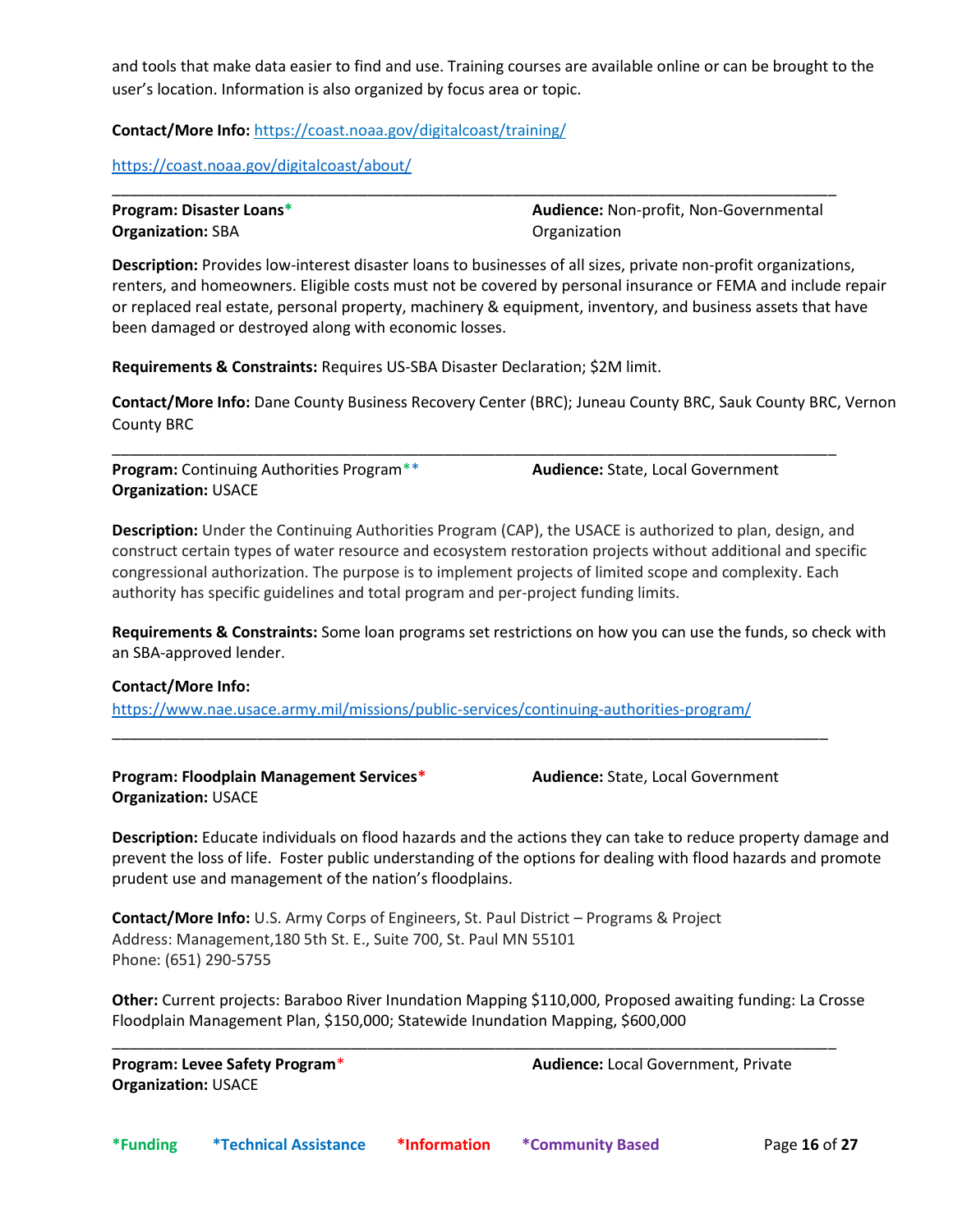**Description:** Assess the integrity and viability of levees to ensure that levee systems do not present unacceptable risks to the public, property, and environment. Risk communication activities will be initiated for the state in the fiscal year 2019.

**Contact/More Info:** U.S. Army Corps of Engineers, St. Paul District – Programs & Project Management Address: 180 5th St. E., Suite 700, St. Paul MN 55101 Phone: (651) 290-5755

**Other:** For levee systems with complex issues, project sponsors can maintain eligibility through the Corps System-Wide Improvement Framework (SWIF) process while implementing improvements to the levee system. Currently, no systems in the state of Wisconsin are engaged in that process.

\_\_\_\_\_\_\_\_\_\_\_\_\_\_\_\_\_\_\_\_\_\_\_\_\_\_\_\_\_\_\_\_\_\_\_\_\_\_\_\_\_\_\_\_\_\_\_\_\_\_\_\_\_\_\_\_\_\_\_\_\_\_\_\_\_\_\_\_\_\_\_\_\_\_\_\_\_\_\_\_\_\_\_\_\_

\_\_\_\_\_\_\_\_\_\_\_\_\_\_\_\_\_\_\_\_\_\_\_\_\_\_\_\_\_\_\_\_\_\_\_\_\_\_\_\_\_\_\_\_\_\_\_\_\_\_\_\_\_\_\_\_\_\_\_\_\_\_\_\_\_\_\_\_\_\_\_\_\_\_\_\_\_\_\_\_\_\_\_\_\_

**Program: Extension Disaster Education Network\* Organization:** USDA/NOAA Extension Services

**Audience:** Local Government, Non-profit

**Description:** This is a collaborative multi-state effort between USDA, NOAA, and Cooperative Extension Services across the country. Their mission is to reduce the impact of disasters through education. The network provides access to resources, case studies, best practices, etc.

**Contact/More Info:** Cheryl Skjolaas Phone: (608) 265-0568 **E-mail:** [skjolaas@wisc.edu](mailto:skjolaas@wisc.edu)

**Program: Emergency Watershed Protection Program (EWP)\***

**Organization:** USDA-NRCS

**Description:** USDA-NRCS EWP program is designed to help people and conserve natural resources by relieving imminent hazards to life and property caused by floods, fires, drought, windstorms, and other natural occurrences. Administers the EWP Programs: EWP-Recovery and EWP–Floodplain Easement (FPE).

**Contact/More Info:** <https://www.nrcs.usda.gov/wps/portal/nrcs/main/national/programs/landscape/ewpp/>

<span id="page-16-1"></span>**Housing**

**Other:** Conservation district contact by county: <https://www.nrcs.usda.gov/wps/portal/nrcs/detail/wi/contact/?cid=stelprdb1193181>

# <span id="page-16-0"></span>**Wisconsin-Based Non-Profits and Foundations**

**Organization**: **Habitat for Humanity of Wisconsin River Area\***

**Audience**: All **Deadline**: Continuous

**Description:** Helps families build and improve places to call home. Known for their work with individuals and families, they have also had an interest in collaborating with partners who share a common vision, goals, and values for the neighborhood and who bring their own areas of expertise to the process, with each organization doing its part to help revitalize the neighborhood.

**Requirements & Constraints:** Home purchasers must be selected and put sweat equity (value, that is created as a direct result of hard work by the owners) into home construction.

**\*Funding \*Technical Assistance \*Information \*Community Based** Page **17** of **27 Contact/More Info:** Morgan Pfaff Address: 1211 8<sup>th</sup> St. PO Box 38 Baraboo, WI 53193 Phone: 1 (608) 448-2888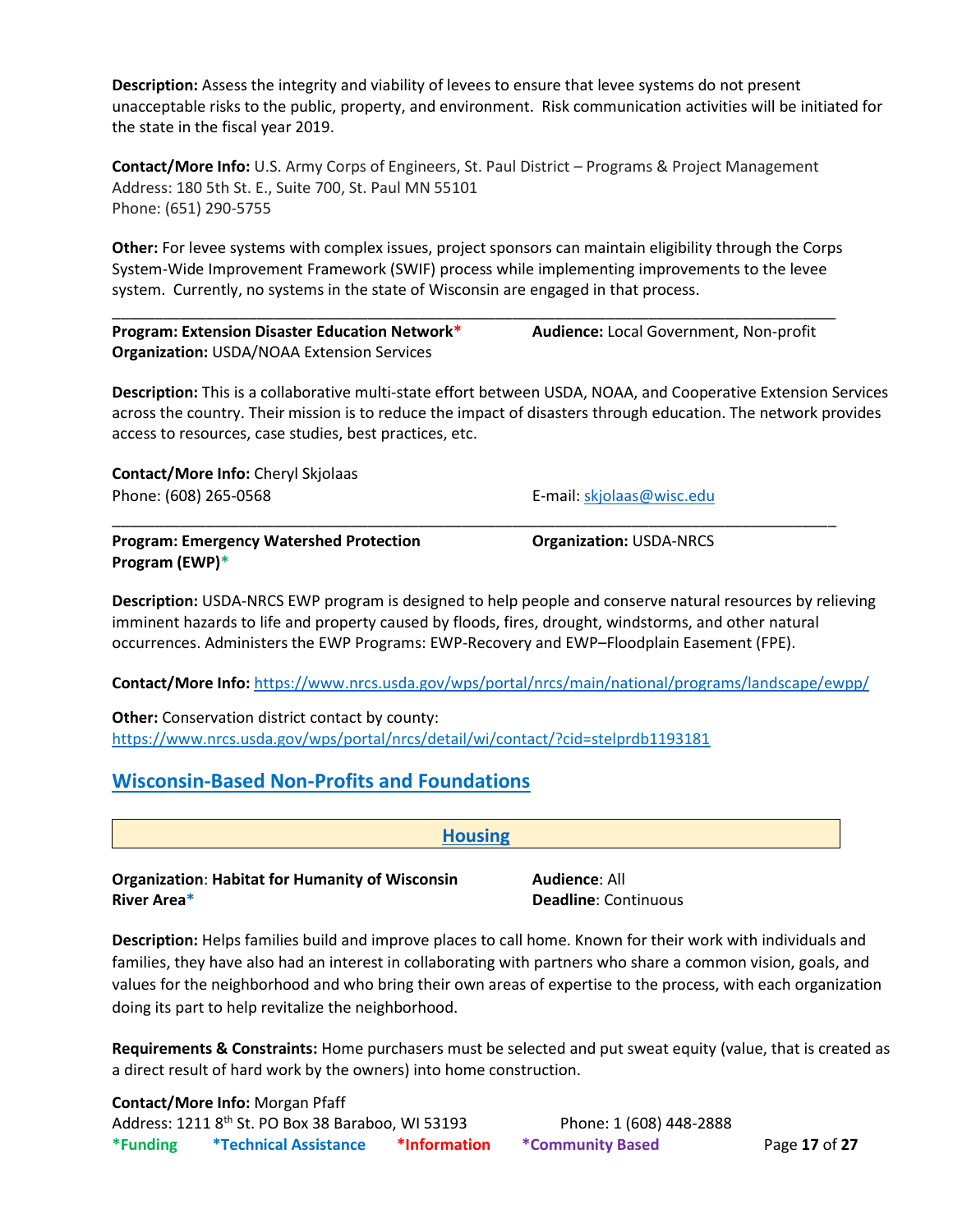**Other: C**onstruction of 20 homes under USDA Mutual Self-Help Housing technical assistance grants.

\_\_\_\_\_\_\_\_\_\_\_\_\_\_\_\_\_\_\_\_\_\_\_\_\_\_\_\_\_\_\_\_\_\_\_\_\_\_\_\_\_\_\_\_\_\_\_\_\_\_\_\_\_\_\_\_\_\_\_\_\_\_\_\_\_\_\_\_\_\_\_\_\_\_\_\_\_\_\_\_\_\_\_\_\_

\_\_\_\_\_\_\_\_\_\_\_\_\_\_\_\_\_\_\_\_\_\_\_\_\_\_\_\_\_\_\_\_\_\_\_\_\_\_\_\_\_\_\_\_\_\_\_\_\_\_\_\_\_\_\_\_\_\_\_\_\_\_\_\_\_\_\_\_\_\_\_\_\_\_\_\_\_\_\_\_\_\_\_\_\_

# **Organization: Wisconsin Association of Housing Authorities (WAHA)\***

**Description:** WAHA fosters and promotes low-rent public housing and other housing for low- and moderate-

**Audience:** All

**Contact/More Info:** <http://www.wahaonline.org/>

**Organization: Wisconsin Partnership of Housing Development (WPHD) Audience:** All

**Description:** WPHD Inc., supports the growth of affordable housing in Wisconsin by helping community leaders plan effective, affordable housing projects based on a community's specific needs. They do this through both direct development of housing and consulting.

# **Contact/More Info:**

income families.

Address: 121 South Pinckney Street, Suite 420 Madison, WI 53703 Phone: (608) 258-5560

E-mail: [info@wphd.org](mailto:info@wphd.org) Website[: http://www.wphd.org/](http://www.wphd.org/)

<span id="page-17-0"></span>**Economic Development**

**Organization: Sauk County Development Corporation (SCDC)\***

**Audience:** Sauk County **Deadline:** Rolling Application

**Description:** The mission of the Sauk County Development Corporation is to promote and retain the diverse economic vitality of Sauk County and its individual communities.

# **Contact/More Info:** <http://scdc.com/>

<span id="page-17-1"></span>**Conservation/Recreation**

**Organization: Friends of the Baraboo River\* Audience: All** 

**Description:** Their mission is to provide fundraising and volunteer support to "Protect, restore and enhance the natural environment within the Baraboo River Corridor. Promote activities that will spur recreation, tourism, and development, and establish the region as THE premier water destination in south-central Wisconsin".

**Contact/More Info:** <https://app.friendsoftheboo.org/m/FOBR/?appcode=FOBR>

**Other:** See also: Baraboo River Marketing Study

# **Organization: Midwest Environmental Advocates (MEA)**

**Description:** MEA is a non-profit environmental law center that works for healthy water, air, land, and government for this generation and the next.

\_\_\_\_\_\_\_\_\_\_\_\_\_\_\_\_\_\_\_\_\_\_\_\_\_\_\_\_\_\_\_\_\_\_\_\_\_\_\_\_\_\_\_\_\_\_\_\_\_\_\_\_\_\_\_\_\_\_\_\_\_\_\_\_\_\_\_\_\_\_\_\_\_\_\_\_\_\_\_\_\_\_\_\_\_

\_\_\_\_\_\_\_\_\_\_\_\_\_\_\_\_\_\_\_\_\_\_\_\_\_\_\_\_\_\_\_\_\_\_\_\_\_\_\_\_\_\_\_\_\_\_\_\_\_\_\_\_\_\_\_\_\_\_\_\_\_\_\_\_\_\_\_\_\_\_\_\_\_\_\_\_\_\_\_\_\_\_\_\_\_

**Contact/More Info:** <http://midwestadvocates.org/>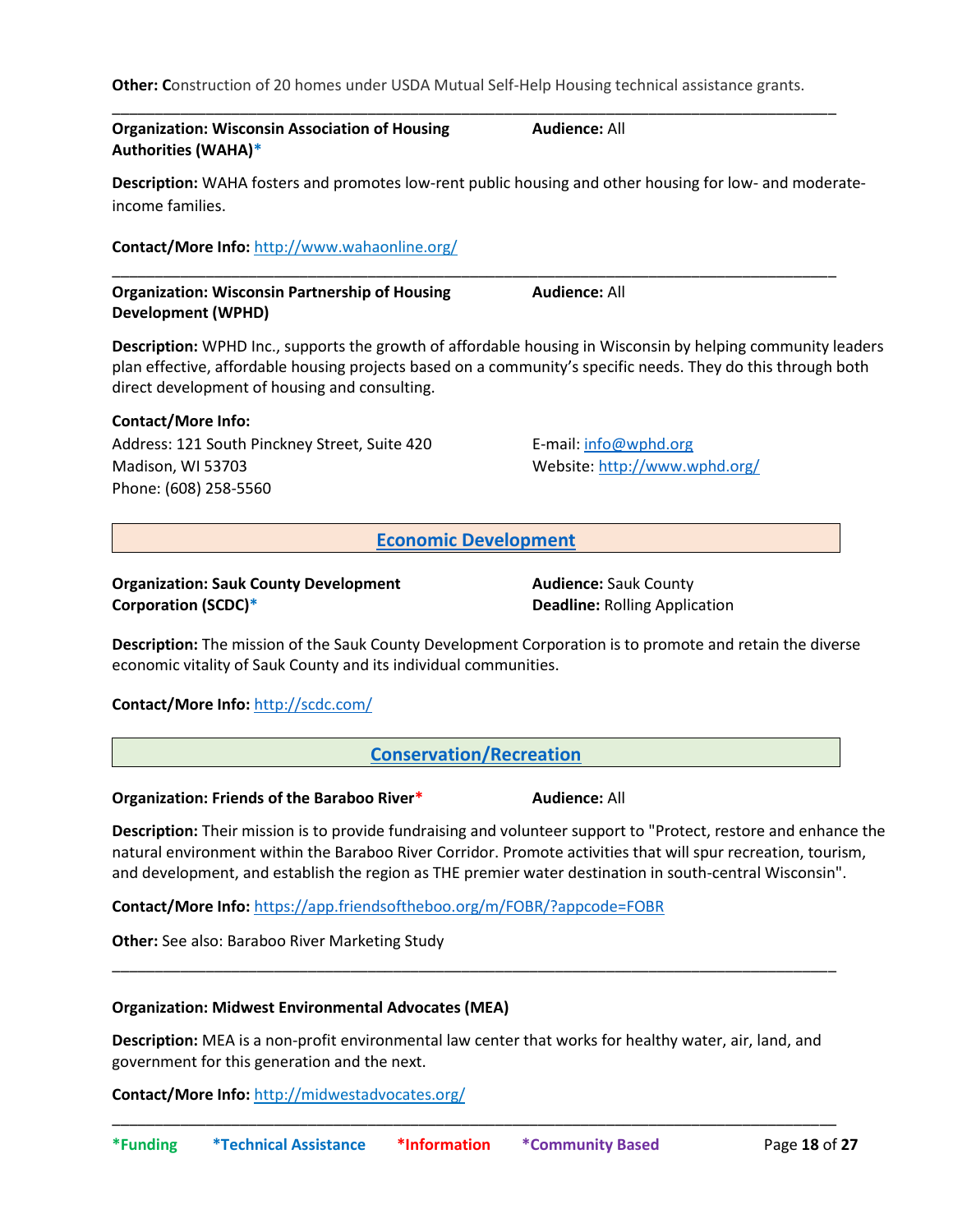**Description:** MVC's mission is to conserve native habitats and farmlands in the Driftless Area for the health and well-being of current and future generations. They intend to do this through education and outreach, land protection, and land management.

# **Contact/More Info: <https://www.mississippivalleyconservancy.org/>**

**Other:** MVC has forged a strong and broad array of partnerships to address the myriad conservation challenges found in our service area of 3.4 million acres.

| Program: Greater Sauk Community Foundation - | <b>Organization: Non-profit</b> |  |
|----------------------------------------------|---------------------------------|--|
| <b>Community Grants**</b>                    | <b>Audience: Sauk County</b>    |  |

**Description:** Help citizens of Sauk County and surrounding areas create enduring charitable contributions in their communities. A Non-for-profit tax-exempt public charity that enables people to establish charitable funds through endowments. Community foundation fund types include Unrestricted Funds, Field of Interest Funds, Donor-Advised Funds, Designated Funds, Agency Funds, and Seedling Funds.

**Requirements & Constraints:** All fund types except the Unrestricted Funds require a \$10,000 gift to establish.

\_\_\_\_\_\_\_\_\_\_\_\_\_\_\_\_\_\_\_\_\_\_\_\_\_\_\_\_\_\_\_\_\_\_\_\_\_\_\_\_\_\_\_\_\_\_\_\_\_\_\_\_\_\_\_\_\_\_\_\_\_\_\_\_\_\_\_\_\_\_\_\_\_\_\_\_\_\_\_\_\_\_\_\_\_

\_\_\_\_\_\_\_\_\_\_\_\_\_\_\_\_\_\_\_\_\_\_\_\_\_\_\_\_\_\_\_\_\_\_\_\_\_\_\_\_\_\_\_\_\_\_\_\_\_\_\_\_\_\_\_\_\_\_\_\_\_\_\_\_\_\_\_\_\_\_\_\_\_\_\_\_\_\_\_\_\_\_\_\_\_

\_\_\_\_\_\_\_\_\_\_\_\_\_\_\_\_\_\_\_\_\_\_\_\_\_\_\_\_\_\_\_\_\_\_\_\_\_\_\_\_\_\_\_\_\_\_\_\_\_\_\_\_\_\_\_\_\_\_\_\_\_\_\_\_\_\_\_\_\_\_\_\_\_\_\_\_\_\_\_\_\_\_\_\_\_

**Contact/More Info:** Robin Whyte Address: 600 W. Chestnut St. PO Box 544 Baraboo, WI 53913 Website[: https://greatersauk.org/](https://greatersauk.org/%0c)

Phone: (608) 355-0884 E-mail: [director@greatersauk.org](mailto:director@greatersauk.org)

### **Organization: River Alliance of Wisconsin\***

**Description:** The River Alliance of Wisconsin's mission is to empower people to protect and restore water. Their vision is a thriving community, economy, and habitat through access to clean, abundant water.

### **Contact/More Info:** <https://www.wisconsinrivers.org/>

#### **Organization: Valley Stewardship Network\***

**Description:** They work to preserve and protect the land and water of Kickapoo Valley and adjacent watersheds, also known as the Driftless Region, through research and education, collaboration, and the promotion of good stewardship practices.

### **Contact/More Info:** <https://valleystewardshipnetwork.org/>

### **Organization: Wisconsin Association of Lakes (WAL)\***

**Description:** WAL is the only statewide non-profit organization working exclusively to protect and enhance the quality of Wisconsin's 15,000 lakes. As the citizen arm of the Wisconsin Lakes Partnership, they work cooperatively with Wisconsin DNR, who supply technical expertise and regulatory authority; and University of Wisconsin-Extension (UWEX) who provide educational materials and programs.

**Contact/More Info:** <http://www.wisconsinlakes.org/>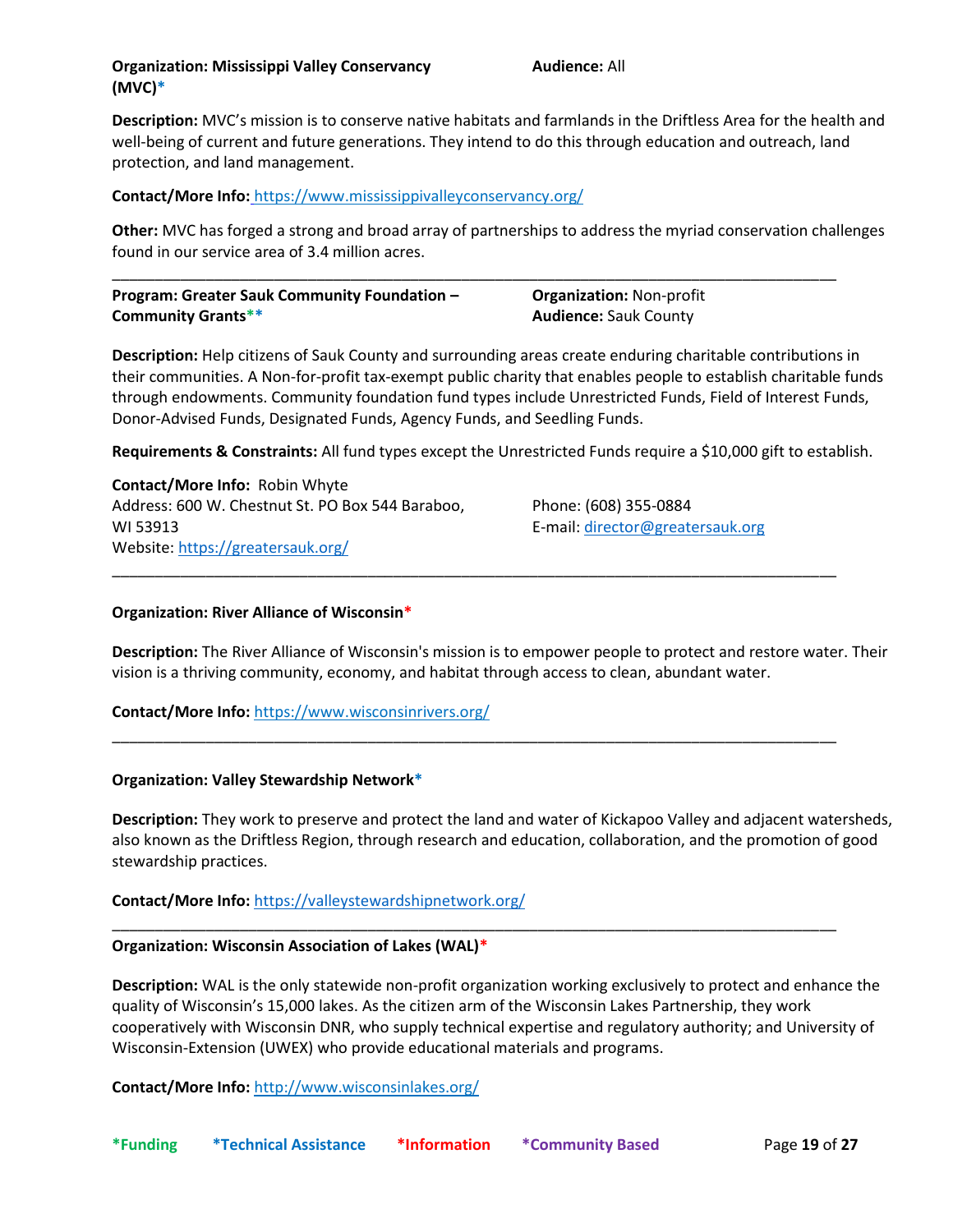#### **Organization: Wisconsin Land & Water Southern Area**

**Description:** Their mission is to support the county Land Conservation Committees and Land Conservation Districts to help landowners and users meet their objectives while protecting our common economic and environmental infrastructure - land and water resources.

\_\_\_\_\_\_\_\_\_\_\_\_\_\_\_\_\_\_\_\_\_\_\_\_\_\_\_\_\_\_\_\_\_\_\_\_\_\_\_\_\_\_\_\_\_\_\_\_\_\_\_\_\_\_\_\_\_\_\_\_\_\_\_\_\_\_\_\_\_\_\_\_\_\_\_\_\_\_\_\_\_\_\_\_\_

**Contact/More Info:** John Bohonek – Dodge County Phone: (920)-386-3660 E-mail: [jbohonek@co.dodge.wi.us](mailto:jbohonek@co.dodge.wi.us) Website[: https://wisconsinlandwater.org/member-resources/southern-land-and-water-area-association](https://wisconsinlandwater.org/member-resources/southern-land-and-water-area-association)

\_\_\_\_\_\_\_\_\_\_\_\_\_\_\_\_\_\_\_\_\_\_\_\_\_\_\_\_\_\_\_\_\_\_\_\_\_\_\_\_\_\_\_\_\_\_\_\_\_\_\_\_\_\_\_\_\_\_\_\_\_\_\_\_\_\_\_\_\_\_\_\_\_\_\_\_\_\_\_\_\_\_\_\_\_

**Other:** Represents Richland & Sauk Counties

# **Organization: Wisconsin Wetlands Association\***

**Description:** They are dedicated to the protection, restoration, and enjoyment of wetlands and associated ecosystems through science-based programs, education, and advocacy.

#### **Contact/More Info:** [https://wisconsinwetlands.org](https://wisconsinwetlands.org/)

**Other:** They have specialized expertise in land use and watershed planning and zoning and other land-use regulations--including a model wetland conservation ordinance. Contact them with wetland-related concern or questions for administering local programs, plans, or ordinances.

\_\_\_\_\_\_\_\_\_\_\_\_\_\_\_\_\_\_\_\_\_\_\_\_\_\_\_\_\_\_\_\_\_\_\_\_\_\_\_\_\_\_\_\_\_\_\_\_\_\_\_\_\_\_\_\_\_\_\_\_\_\_\_\_\_\_\_\_\_\_\_\_\_\_\_\_\_\_\_\_\_\_\_\_\_

# **Organization: Wisconsin Land & Water Conservation (WLWC)\*\***

**Audience:** Non-profit, Local Government

**Description:** WLWC is a tax-exempt – 501 (c) 3 non-profit, membership organization that supports the efforts of around 450 Land Conservation Committee (LCC) supervisors and 400 conservation staff in 72 county Land Conservation Department (LCD) offices. They provide training, develop conservation standards, promote youth education, issue grants, build partnerships, and provide advocacy for their members.

**Contact/More Info:** <https://wisconsinlandwater.org/>

<span id="page-19-0"></span>**Free to Low Cost Staffing**

**Organization: Volunteer Wisconsin**\* **Audience:** Non-profit

**Description:** A collaborative initiative between Volunteer Centers, Serve Wisconsin, and the Marshfield Clinic to connect volunteers, promote volunteering, and support the capacity of non-profits to increase community resiliency.

**Contact/More Info:** Shelly Kaiser Phone: (715) 221-8406 Website[: https://unitedwaywi.site-ym.com/mpage/VolunteerWI](https://unitedwaywi.site-ym.com/mpage/VolunteerWI__)[\\_\\_](https://unitedwaywi.site-ym.com/mpage/VolunteerWI__)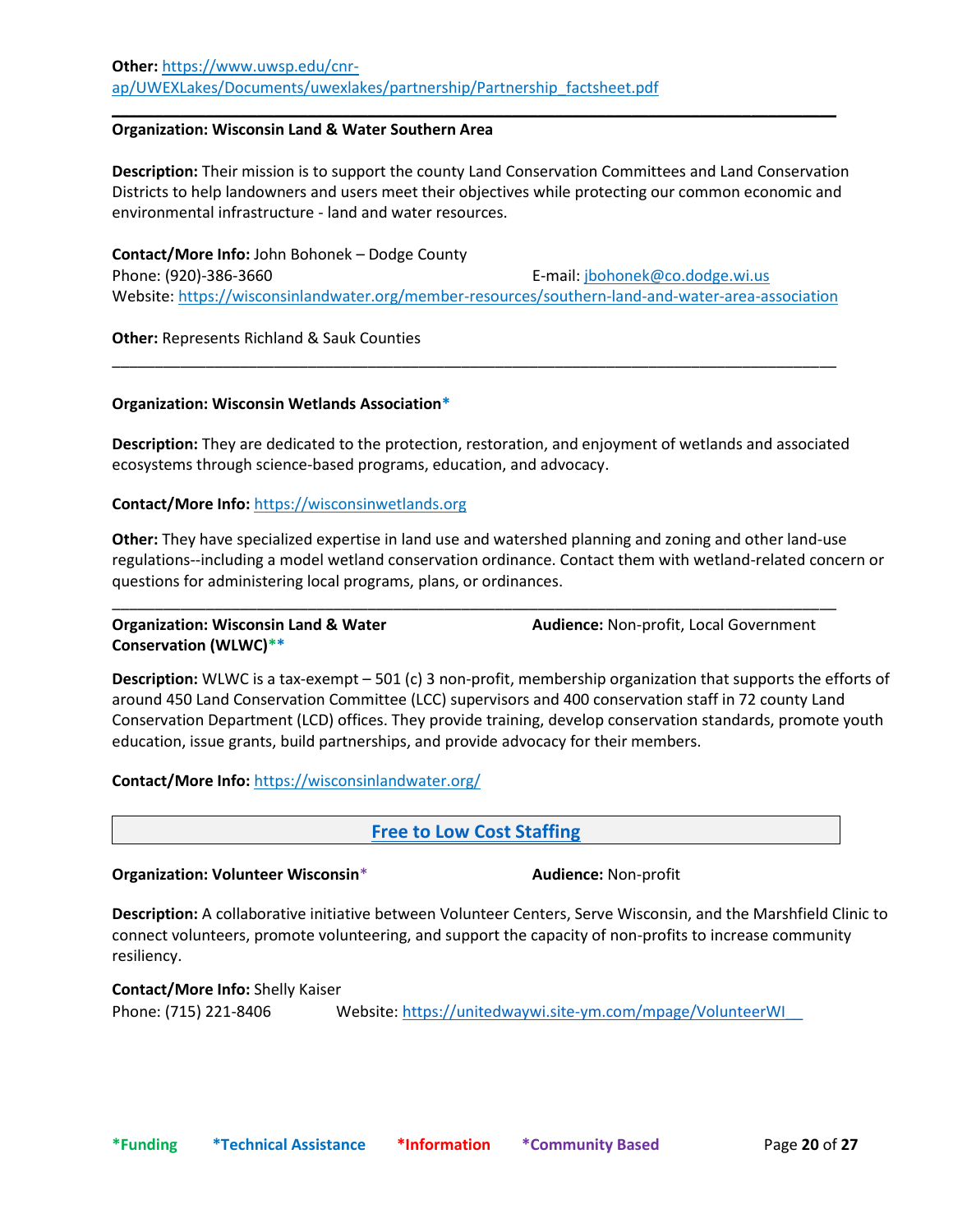# <span id="page-20-0"></span>**Multiple Category Programs**

# **Organization: Alliant Energy Foundation Incorporation\***

**Audience:** Non-profit **Deadline:** Feb & Aug Annually

**Description:** Alliant Energy Foundation funds projects that fit into one of three focus areas: Helping Families, Education, and the Environment. Grant applications are accepted in February and August of each year. Grants typically range from \$500 to \$5,000 to support programs and projects making an impact in Alliant Energy communities.

**Requirements & Constraints:** The program must take place and serve customers within the Alliant Energy service territory; non-profit must be tax exempt – 501c (3); Will not be funded if received a grant in the previous year.

# **Contact/More Info:**

<https://www.alliantenergy.com/CommunityAndStewardship/CommunitySupport/AlliantEnergyFoundation>

**Other:** Also offer one-time Hometown Safety Grants of \$500 - \$2,000 for lifesaving and first responder equipment. Application cycles open 1 month before due dates.

\_\_\_\_\_\_\_\_\_\_\_\_\_\_\_\_\_\_\_\_\_\_\_\_\_\_\_\_\_\_\_\_\_\_\_\_\_\_\_\_\_\_\_\_\_\_\_\_\_\_\_\_\_\_\_\_\_\_\_\_\_\_\_\_\_\_\_\_\_\_\_\_\_\_\_\_\_\_\_\_\_\_\_\_\_

**Organization: Bemis Company\* Audience:** Non-profit

**Deadline:** Quarterly

**Description:** Offer Community Support Grants focused on Basic Needs (Emergency Assistance), Basic Education (Health & Fitness), and Higher Education (Arts & Culture).

**Requirements & Constraints:** Applicants must be tax exempt – 501c (3) or certified educational institution.

**Contact/More Info:** Kim Wetzel E-mail: [KWetzel@Bemis.com](mailto:KWetzel@Bemis.com)  Website[:http://www.cybergrants.com/pls/cybergrants/quiz.display\\_question?x\\_gm\\_id=4862&x\\_quiz\\_id=5448&](http://www.cybergrants.com/pls/cybergrants/quiz.display_question?x_gm_id=4862&x_quiz_id=5448&x_order_by=1)  $x$  order  $by=1$ 

**Other:** Applicants for the Small Grants that Enrich Communities Program may apply for grants \$1,000 and below at any time.

\_\_\_\_\_\_\_\_\_\_\_\_\_\_\_\_\_\_\_\_\_\_\_\_\_\_\_\_\_\_\_\_\_\_\_\_\_\_\_\_\_\_\_\_\_\_\_\_\_\_\_\_\_\_\_\_\_\_\_\_\_\_\_\_\_\_\_\_\_\_\_\_\_\_\_\_\_\_\_\_\_\_\_\_\_

**Organization: Community Foundation of Southern Wisconsin\***

**Audience:** Non-profit, Local Government

**Description:** The Community Foundation is a repository for more than 700 charitable funds worth more than \$50 million. The Community Enhancement Fund provides funding for projects that offer practical solutions to current community needs through cooperation and collaboration between agencies, and volunteer involvement, strengthen an organization's effectiveness and stability or address prevention as well as intervention.

### **Requirements & Constraints:** \$500-\$2000

**Contact/More Info:** <https://www.cfsw.org/grants/open-grant-applications/>

**Other:** Crawford County has a permanent endowment for the benefit of the county. The Fund's mission is to support economic development in the county. Once per year, a portion of the fund's earnings are returned to area communities in the form of grants for projects consistent with the fund's mission.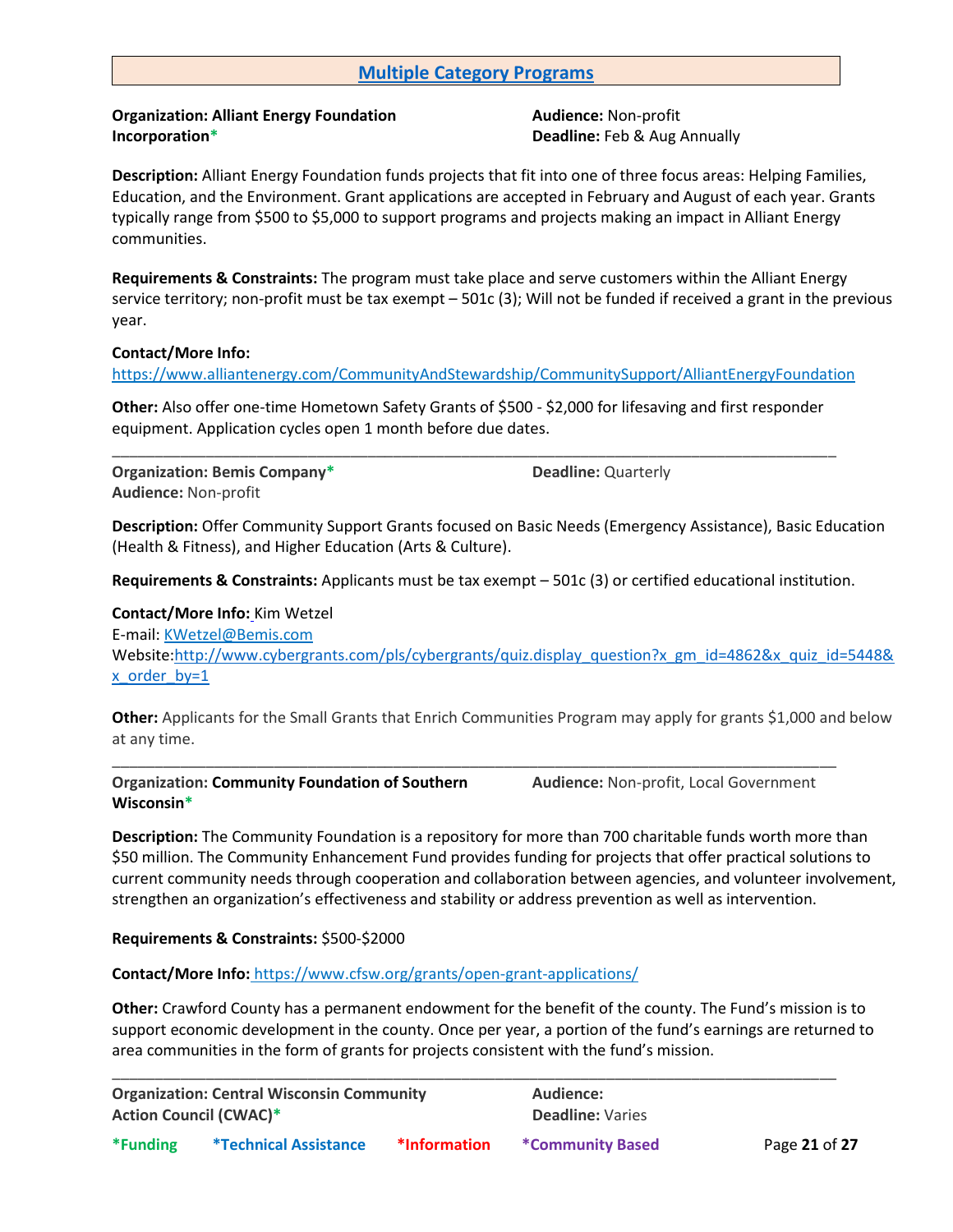**Description:** CWAC operates a variety of state and federal programs to assist low-income families in becoming self-sufficient and to help communities grow and prosper. CWCAC is a designated Community Housing Development with the focus of developing affordable rental units in our geographic area. CWCAC Adams, Columbia, Dodge, Juneau, and Sauk counties.

# **Requirements & Constraints:** Varies by funding source

**Contact/More Info:** <https://cwcac.org/>

**Other:** Programs include Weatherization Assistance, Rental Housing Development, Jobs & Business Development Loans, Section 8 vouchers, and Wheels to Work Car low-interest loans.

\_\_\_\_\_\_\_\_\_\_\_\_\_\_\_\_\_\_\_\_\_\_\_\_\_\_\_\_\_\_\_\_\_\_\_\_\_\_\_\_\_\_\_\_\_\_\_\_\_\_\_\_\_\_\_\_\_\_\_\_\_\_\_\_\_\_\_\_\_\_\_\_\_\_\_\_\_\_\_\_\_\_\_\_\_

| <b>Organization: George Kress Foundation</b> | <b>Audience: Non-profit</b> |
|----------------------------------------------|-----------------------------|
| Incorporation*                               |                             |

**Description:** Primarily supports federated giving programs, libraries, Christian agencies and churches, and higher education. Also gives to arts and culture, historic preservation, hospitals, health associations, recreation, particularly local sporting events, children and youth services, social and family services, community development, and the United Way.

**Requirements & Constraints:** Non-profit must be tax-exempt – 501c (3)

# **Contact/More Info:** [tkrueger@gbp.com](mailto:tkrueger@gbp.com)

**Other:** Prefer to fund local projects in Green Bay. Submit tax-exempt – 501 c (3) papers along with brochure/written description of project or program along with the amount you are seeking.

\_\_\_\_\_\_\_\_\_\_\_\_\_\_\_\_\_\_\_\_\_\_\_\_\_\_\_\_\_\_\_\_\_\_\_\_\_\_\_\_\_\_\_\_\_\_\_\_\_\_\_\_\_\_\_\_\_\_\_\_\_\_\_\_\_\_\_\_\_\_\_\_\_\_\_\_\_\_\_\_\_\_\_\_\_

**Organization: Madison Community Foundation\*\* Audience:** Local Government, Non-profit

**Description:** Although the closest regional partners are currently Lodi and Portage, this non-profit partners with communities in the region to strengthen communities through facilities such as parks and community centers and manages 250+ endowments to local charities.

**Contact/More Info:** Angela Davis Phone: 608-232-1763 E-mail: [adavis@madisongives.org](mailto:adavis@madisongives.org)  Website[: https://www.madisongives.org/home](https://www.madisongives.org/home)

**Other:** Except for Endowment Challenge Grants, applicants must be in Dane County.

**Organization: SC Johnson Foundation\* Audience:** Local Government, Non-profit **Deadline:** Continuous

**Description:** Although the primary corporate giving focus in WI is in locations where they have operations (Racine, Kenosha, Sturtevant), corporate philanthropy targets community development, social services, health, sustainability, and other areas of need.

\_\_\_\_\_\_\_\_\_\_\_\_\_\_\_\_\_\_\_\_\_\_\_\_\_\_\_\_\_\_\_\_\_\_\_\_\_\_\_\_\_\_\_\_\_\_\_\_\_\_\_\_\_\_\_\_\_\_\_\_\_\_\_\_\_\_\_\_\_\_\_\_\_\_\_\_\_\_\_\_\_\_\_\_\_

**Requirements & Constraints:** Non-Profit must be tax-exempt – 501c (3)

**Contact/More Info:** [https://www.scjohnson.com/en/our-purpose/social-responsibility-news/community-and](https://www.scjohnson.com/en/our-purpose/social-responsibility-news/community-and-economic-development/sc-johnson-grants-how-to-apply-for-a-us-company-donation)[economic-development/sc-johnson-grants-how-to-apply-for-a-us-company-donation](https://www.scjohnson.com/en/our-purpose/social-responsibility-news/community-and-economic-development/sc-johnson-grants-how-to-apply-for-a-us-company-donation)

\_\_\_\_\_\_\_\_\_\_\_\_\_\_\_\_\_\_\_\_\_\_\_\_\_\_\_\_\_\_\_\_\_\_\_\_\_\_\_\_\_\_\_\_\_\_\_\_\_\_\_\_\_\_\_\_\_\_\_\_\_\_\_\_\_\_\_\_\_\_\_\_\_\_\_\_\_\_\_\_\_\_\_\_\_

**Other:** Application generally reviewed within 60-90 days.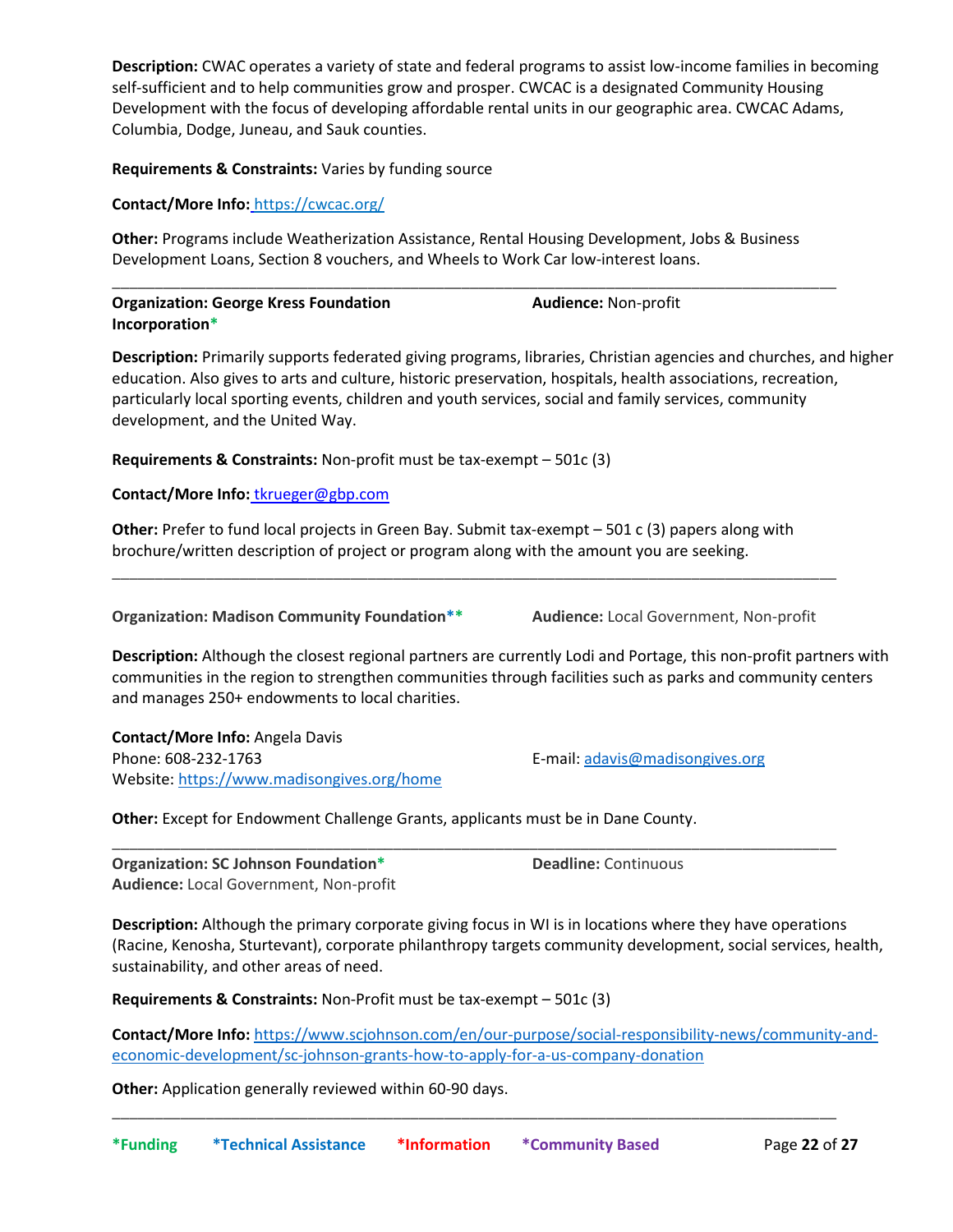**Program: Historical Preservation\*\* Organization:** Wisconsin Historical Society (WHS) **Audience:** All **Deadline:** Varies

**Audience**: Non-Profit

**Description:** The WHS is the federally designated State Historic Preservation Office (SHPO) for the state of Wisconsin. It maintains the Historic Preservation database and provides a listing of funding sources that can be further refined by county. They also provide information to help prevent and mitigate flooding damages to historical buildings and other cultural resources.

**Requirements & Constraints:** Varies by program

**Contact/More Info:** [https://wisconsinhistory.org/Records/Search?nodes=\\*Funding\\*](https://wisconsinhistory.org/Records/Search?nodes=*Funding*)

**Other:** [Certified Local Government Subgrants https://wisconsinhistory.org/Records/Article/CS4324](file:///C:/Users/anita.cornell/Desktop/Certified%20Local%20Government%20Subgrants%20https:/wisconsinhistory.org/Records/Article/CS4324) 

\_\_\_\_\_\_\_\_\_\_\_\_\_\_\_\_\_\_\_\_\_\_\_\_\_\_\_\_\_\_\_\_\_\_\_\_\_\_\_\_\_\_\_\_\_\_\_\_\_\_\_\_\_\_\_\_\_\_\_\_\_\_\_\_\_\_\_\_\_\_\_\_\_\_\_\_\_\_\_\_\_\_\_\_\_

**Program**: **Community Action\*\* Organization**: Wisconsin Community Action Program (WISCAP)

**Description**: WISCAP advances the work of its 16-member Community Action Agencies to help people and communities become economically secure. Community Action Agencies provide technical and financial assistance to help communities and their residents become more financially secure in the areas of Energy/Utilities, Job & Businesses Development, Family Support, Health, Food Security, and Housing.

**Contact/More Info**: [http://wiscap.org/what-is-wiscap-how-do-community-action-agencies-wisca-work](http://wiscap.org/what-is-wiscap-how-do-community-action-agencies-wisca-work-together/)[together/](http://wiscap.org/what-is-wiscap-how-do-community-action-agencies-wisca-work-together/)

# <span id="page-22-0"></span>**Other National Non-Profits & Foundations**

# <span id="page-22-1"></span>**Housing**

### **Organization: National Low-Income Housing Coalition\***

**Description:** The National Low-Income Housing Coalition is dedicated solely to achieving socially just public policy that assures people with the lowest incomes in the United States have affordable and decent homes.

### **Contact/More Info:** <https://nlihc.org/>

**Other:** The website also includes information specific to housing and disaster recovery. <https://nlihc.org/issues/disaster>

### **Organization: Rebuilding Together\***

**Description:** Rebuilding Together helps people and communities in need by bringing together its national network of local Rebuilding Together affiliates, corporate and individual donors, skilled trades individuals and associations, and almost 100,000 volunteers each year.

\_\_\_\_\_\_\_\_\_\_\_\_\_\_\_\_\_\_\_\_\_\_\_\_\_\_\_\_\_\_\_\_\_\_\_\_\_\_\_\_\_\_\_\_\_\_\_\_\_\_\_\_\_\_\_\_\_\_\_\_\_\_\_\_\_\_\_\_\_\_\_\_\_\_\_\_\_\_\_\_\_\_\_\_\_

**Contact/More Info:** [www.rebuildingtogether.org](http://www.rebuildingtogether.org/)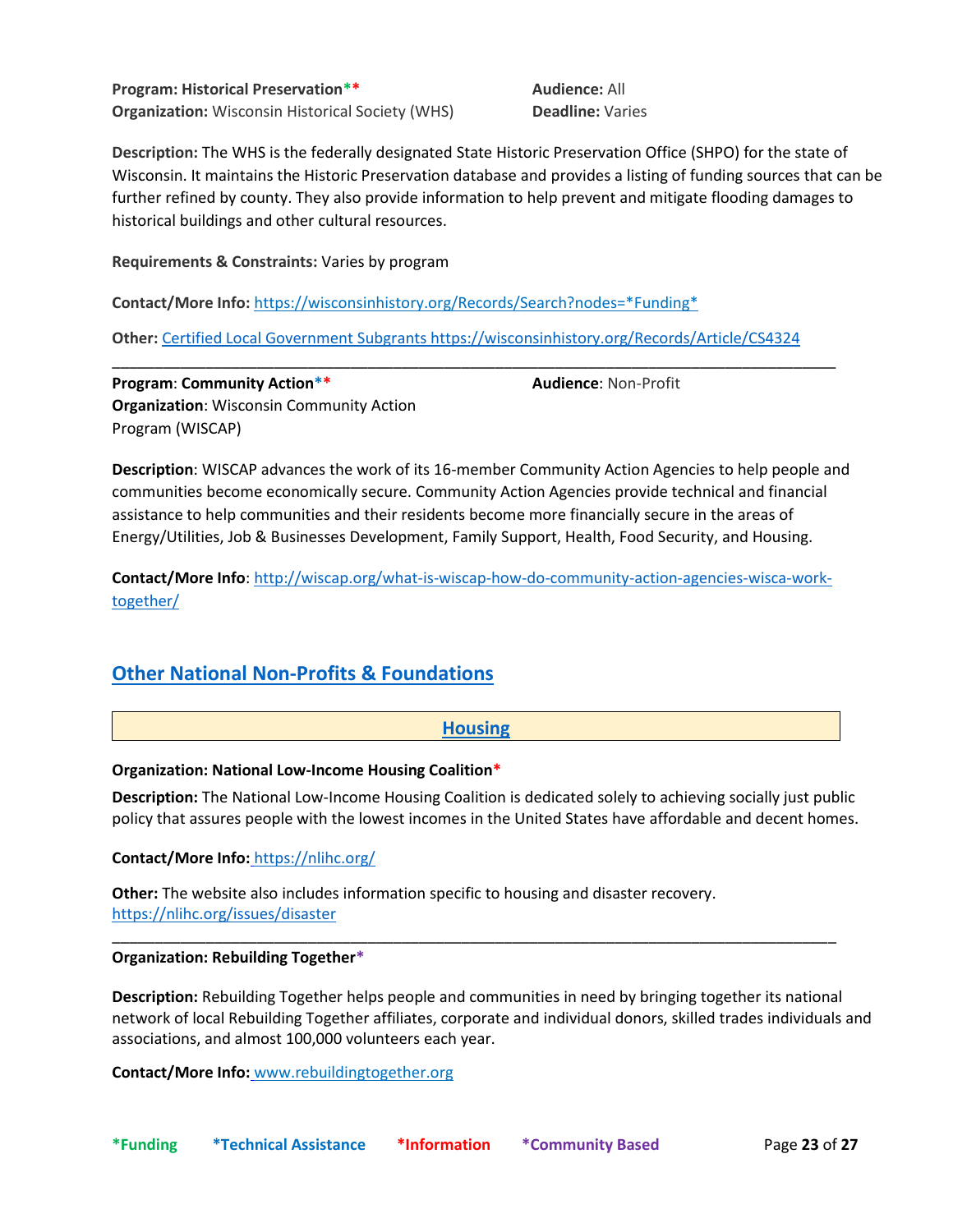**Other:** Would need to establish a new partnership. Closest existing partnerships are in Menasha, Sheboygan County and Green Bay, WI.

<span id="page-23-0"></span>**Economic Development**

**Organization: SCORE\* Audience:** Non-Governmental Organization

**Description:** Sponsored by SBA, SCORE is a non-profit with a network of retired businesspeople who assist entrepreneurs through mentoring, workshops, and educational resources through state chapters.

**Contact/More Info:** <https://www.score.org/find-location?state=WI>

# <span id="page-23-1"></span>**Free to Low Cost Staffing**

\_\_\_\_\_\_\_\_\_\_\_\_\_\_\_\_\_\_\_\_\_\_\_\_\_\_\_\_\_\_\_\_\_\_\_\_\_\_\_\_\_\_\_\_\_\_\_\_\_\_\_\_\_\_\_\_\_\_\_\_\_\_\_\_\_\_\_\_\_\_\_\_\_\_\_\_\_\_\_\_\_\_\_\_\_

**Program: Sustainable Design Assistance Team\* Organization:** American Institute of Architects (AIA) **Audience:** Local Government **Deadline:** Offered annually

**Description:** The Sustainable Design Assistance Team (SDAT) team brings together experts, including architects, urban designers, landscape architects, planners, economists, and others to work with your community. SDAT will perform a three-day intensive visit to understand your community and sustainability needs before producing a report for opportunities and challenges.

**Requirements & Constraints:** Team commits to providing up to \$15,000 to cover team expenses. Local community must pay \$5,000 to AIA as cash match.

\_\_\_\_\_\_\_\_\_\_\_\_\_\_\_\_\_\_\_\_\_\_\_\_\_\_\_\_\_\_\_\_\_\_\_\_\_\_\_\_\_\_\_\_\_\_\_\_\_\_\_\_\_\_\_\_\_\_\_\_\_\_\_\_\_\_\_\_\_\_\_\_\_\_\_\_\_\_\_\_\_\_\_\_\_

**Contact/More Info:** <https://www.aia.org/pages/142491-2019-sdat-application>

**Program: Community Planning Assistance Teams\* Organization:** American Planning Association (APA) **Audience:** Local Government **Deadline:** Continuous

**Description:** American Planning Association, through its professional institute American Institute of Certified Planners (AICP), organizes volunteer planning teams tailored specifically to a community's needs.

**Requirements & Constraints:** APA contributes to the time of its staff and volunteer experts while the recipient communities cover travel costs.

**Contact/More Info:** Programs Manager: Ryan Scherzinger Phone: (312) 786-6359.

**Other:** Average cost +/- \$10,000 per community

<span id="page-23-2"></span>**Multiple Category Programs**

**Program: Community Grants\* Organization:** American Family Insurance Dreamers Foundation

**Audience:** Non-profit **Deadline:** 2 funding cycles annually

**Description:** American Family Insurance Dreamers Foundation believes that social impact doesn't start or end with a check. So, they focus on bringing their mission – to inspire, protect, and restore dreams – to life in our communities. We do this by combining financial support with volunteerism, creativity, and expertise which leads to greater accomplishments, collaboration, and a better future for all.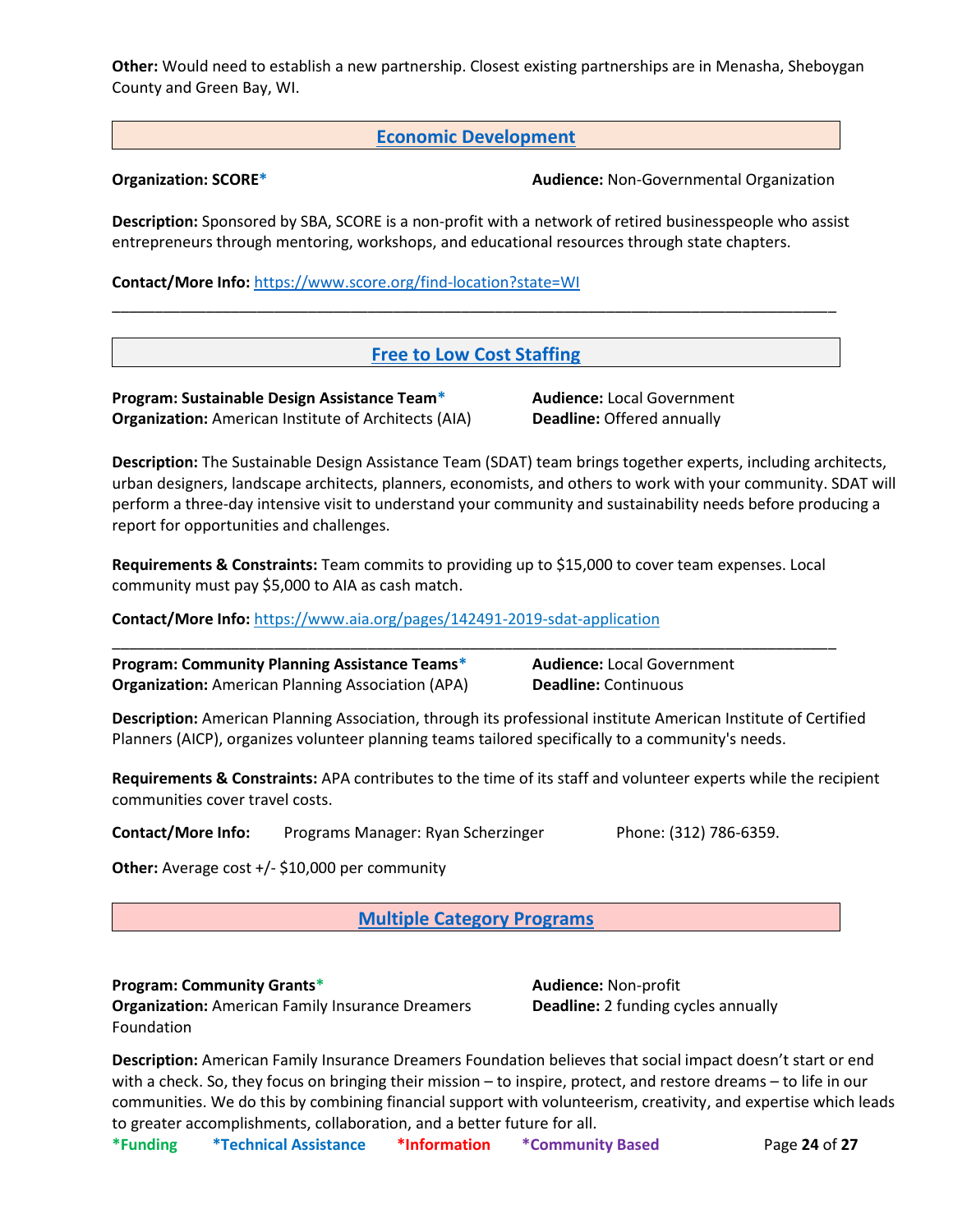**Requirements & Constraints:** Must be tax-exempt – 501c (3) and the project must fall within identified grant priorities.

**Contact/More Info:** <https://www.amfam.com/about/givingback/community-investment>

**Other:** There are two annual cycles. Additionally, customers can nominate their favorite tax-exempt – 501c (3) non-profit for grants of \$1000 (250 awarded).

\_\_\_\_\_\_\_\_\_\_\_\_\_\_\_\_\_\_\_\_\_\_\_\_\_\_\_\_\_\_\_\_\_\_\_\_\_\_\_\_\_\_\_\_\_\_\_\_\_\_\_\_\_\_\_\_\_\_\_\_\_\_\_\_\_\_\_\_\_\_\_\_\_\_\_\_\_\_\_\_\_\_\_\_\_

| Program: Rural-Urban Design Assistance Team*          |  |
|-------------------------------------------------------|--|
| <b>Organization:</b> American Institute of Architects |  |

**Audience:** Local Government

**Description:** A multidisciplinary team of experts (usually 6-10), immerses itself in the community for four days, listening and gaining insight on the community. On the last day, the team presents a comprehensive report and recommendations at a public meeting.

**Requirements & Constraints:** Although team members volunteer their time, community costs range from \$35,000-\$55,000, both cash and in-kind.

**Contact/More Info:** <https://www.aia.org/pages/2896-regionalurban-design-assistance-team-program-> \_\_\_\_\_\_\_\_\_\_\_\_\_\_\_\_\_\_\_\_\_\_\_\_\_\_\_\_\_\_\_\_\_\_\_\_\_\_\_\_\_\_\_\_\_\_\_\_\_\_\_\_\_\_\_\_\_\_\_\_\_\_\_\_\_\_\_\_\_\_\_\_\_\_\_\_\_\_\_\_\_\_\_\_\_

**Program**: **Planning for Post Disaster Recovery: Next Generation\* Organization**: APA **Audience**: Local Government, State, Non-profit

**Description**: American Planning Association provides tools and guidance with briefing papers, case studies, a comprehensive report, and model pre-event recovery ordinance.

**Requirements & Constraints**: Free - do not need to be APA member to access.

**Contact/More Info**:<https://www.planning.org/research/postdisaster/>

| <b>Program: Small Grant Program*</b>      | <b>Audience: Non-profit</b>             |
|-------------------------------------------|-----------------------------------------|
| <b>Organization:</b> Cliff Bar Foundation | Deadline: Feb 1, June 1, Oct 1 annually |

\_\_\_\_\_\_\_\_\_\_\_\_\_\_\_\_\_\_\_\_\_\_\_\_\_\_\_\_\_\_\_\_\_\_\_\_\_\_\_\_\_\_\_\_\_\_\_\_\_\_\_\_\_\_\_\_\_\_\_\_\_\_\_\_\_\_\_\_\_\_\_\_\_\_\_\_\_\_\_\_\_\_\_\_\_

**Description:** Through the program, general support grants of up to \$7,000 as well as funding for specific projects will be awarded to non-profits working in one or more of the foundation's five focus areas — promoting Earth's beauty and bounty; creating a robust, healthy food system; increasing opportunities for outdoor activity; reducing environmental health hazards; and building stronger communities.

### **Requirements & Constraints:** Non-Profit must be tax-exempt – 501c (3)

**Contact/More Info:** <http://clifbarfamilyfoundation.org/Grants-Programs/Small-Grants>

### **Program:** \* **Organization: Hart Family Fund for Small Towns**

**Audience:** Local Government, Non-Profit, Tribes

**Description:** Assists small town preservation and revitalization through planning & educational activities, with a focus on towns with populations of 5,000 or less.

\_\_\_\_\_\_\_\_\_\_\_\_\_\_\_\_\_\_\_\_\_\_\_\_\_\_\_\_\_\_\_\_\_\_\_\_\_\_\_\_\_\_\_\_\_\_\_\_\_\_\_\_\_\_\_\_\_\_\_\_\_\_\_\_\_\_\_\_\_\_\_\_\_\_\_\_\_\_\_\_\_\_\_\_\_

**Requirements & Constraints:** Organizational Level Forum members or Main Street America members of the National Trust are eligible; Typical grants \$2,500-\$15,000.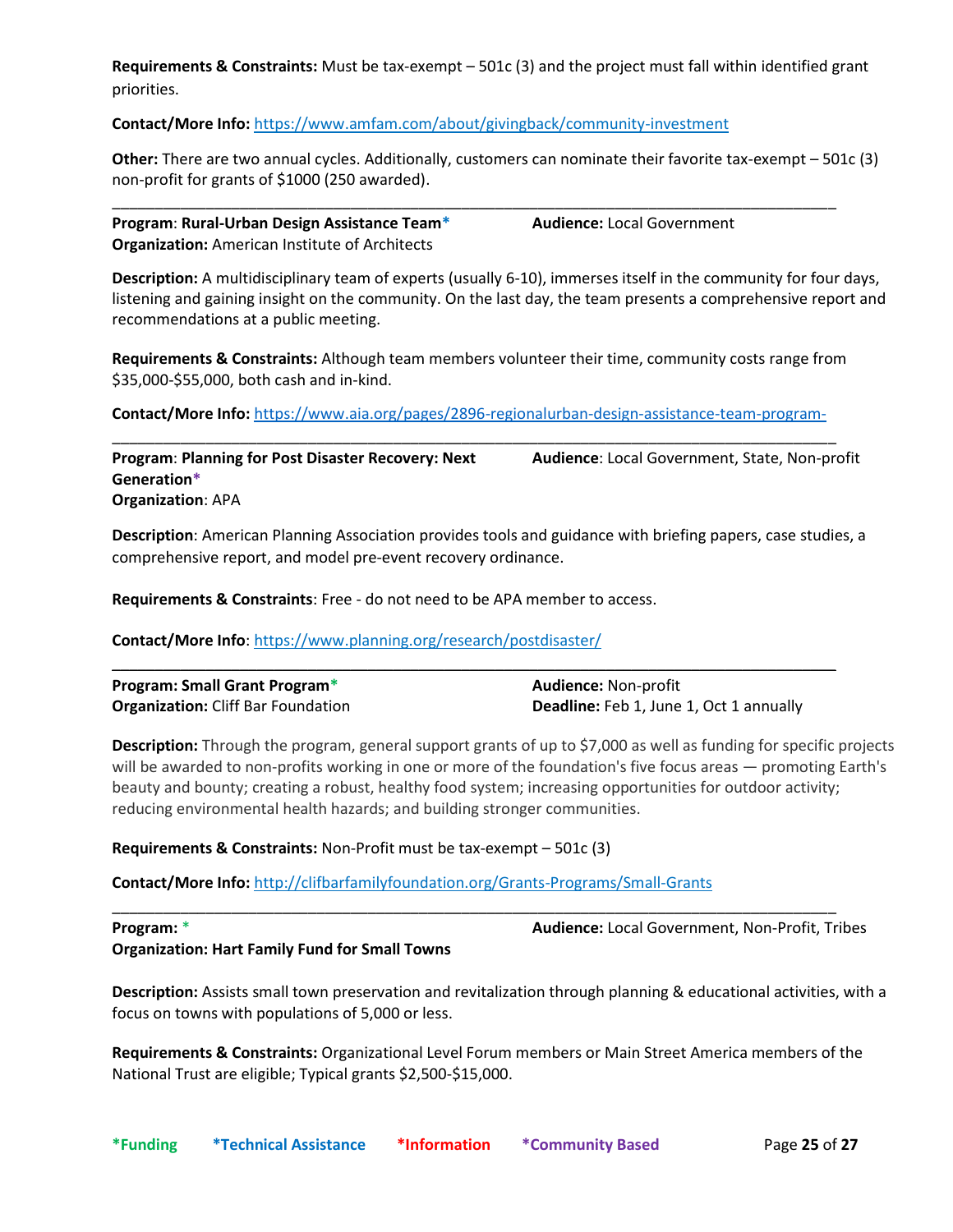**Contact/More Info:** [https://forum.savingplaces.org/build/funding/grant-seekers/specialprograms/hart-family](https://forum.savingplaces.org/build/funding/grant-seekers/specialprograms/hart-family-fund)[fund](https://forum.savingplaces.org/build/funding/grant-seekers/specialprograms/hart-family-fund)

\_\_\_\_\_\_\_\_\_\_\_\_\_\_\_\_\_\_\_\_\_\_\_\_\_\_\_\_\_\_\_\_\_\_\_\_\_\_\_\_\_\_\_\_\_\_\_\_\_\_\_\_\_\_\_\_\_\_\_\_\_\_\_\_\_\_\_\_\_\_\_\_\_\_\_\_\_\_\_\_\_\_\_\_\_

**Other:** \$10,000 minimum available annually

**Program: Financial Planning for Disasters Webinar\***

**Organization:** National Association of Development Organizations (NADO) **Audience:** All

**Description:** Slides, workbook, and a spreadsheet tool that address local governments' financial vulnerability as well as their capacity to respond to future natural disasters based on research and lessons learned responding to tropical natural disasters along the Gulf Coast of the United States. Further, strategies are provided for how individual local governments can increase financial capacity that improves financial resiliency for the overall region.

**Contact/More Info:** [https://www.nado.org/financial-resiliency-in-the-face-of-disasters-webinar-now-available](https://www.nado.org/financial-resiliency-in-the-face-of-disasters-webinar-now-available-for-download/)[for-download/](https://www.nado.org/financial-resiliency-in-the-face-of-disasters-webinar-now-available-for-download/)

\_\_\_\_\_\_\_\_\_\_\_\_\_\_\_\_\_\_\_\_\_\_\_\_\_\_\_\_\_\_\_\_\_\_\_\_\_\_\_\_\_\_\_\_\_\_\_\_\_\_\_\_\_\_\_\_\_\_\_\_\_\_\_\_\_\_\_\_\_\_\_\_\_\_\_\_\_\_\_\_\_\_\_\_\_

**Organization: National Trust Preservation Funds\* Audience:** Local Government, Tribes, Non-Profit

**Deadline:** Applications available eight weeks before the deadlines of **Feb.1, June 1, Oct. 1**

**Description:** Provides seed money for preservation projects through planning (i.e. design or feasibility) and educational activities.

**Requirements & Constraints:** Organizational Level Forum members or Main Street America members of the National Trust are eligible; Typical grants \$2,500-\$5,000.

**Contact/More Info:** <https://forum.savingplaces.org/build/funding/grant-seekers/preservation-funds>

**Other:** *Library/Organization member \$205/\$250 annual dues provide access to \$1M grants annually*

\_\_\_\_\_\_\_\_\_\_\_\_\_\_\_\_\_\_\_\_\_\_\_\_\_\_\_\_\_\_\_\_\_\_\_\_\_\_\_\_\_\_\_\_\_\_\_\_\_\_\_\_\_\_\_\_\_\_\_\_\_\_\_\_\_\_\_\_\_\_\_\_\_\_\_\_\_\_\_\_\_\_\_\_\_

| <b>Program: Advisory Services*</b>              |  |
|-------------------------------------------------|--|
| <b>Organization: Urban Land Institute (ULI)</b> |  |

**Audience:** Local Government, Non-Profit, Businesses, State

**Description:** ULI volunteers work with local governments, private developers, communities, community development corporations, and others to address real estate and land use issues faced by communities. During a concentrated effort (1-5 days), panels address challenging real estate and land use issues and provide solutions.

**Contact/More Info:** <https://americas.uli.org/programs/advisory-services/advisory-services/sponsor/>

| Program: Sustainable Forests & Communities*  | <b>Audience: Non-Profit</b> |  |
|----------------------------------------------|-----------------------------|--|
| <b>Organization:</b> Weyerhaeuser Foundation |                             |  |

**Description:** The Foundation works to promote the creation of an environment and economically sustainable forest communities in several states, including Wisconsin. The grants are to support organizations that work in forested landscapes to enhance the environment, the economy, and the community.

**Requirements & Constraints:** Applicant must tax-exempt – 501c (3) organization. Grants are for \$25,000 or less. They do not support general operating costs or capital projects.